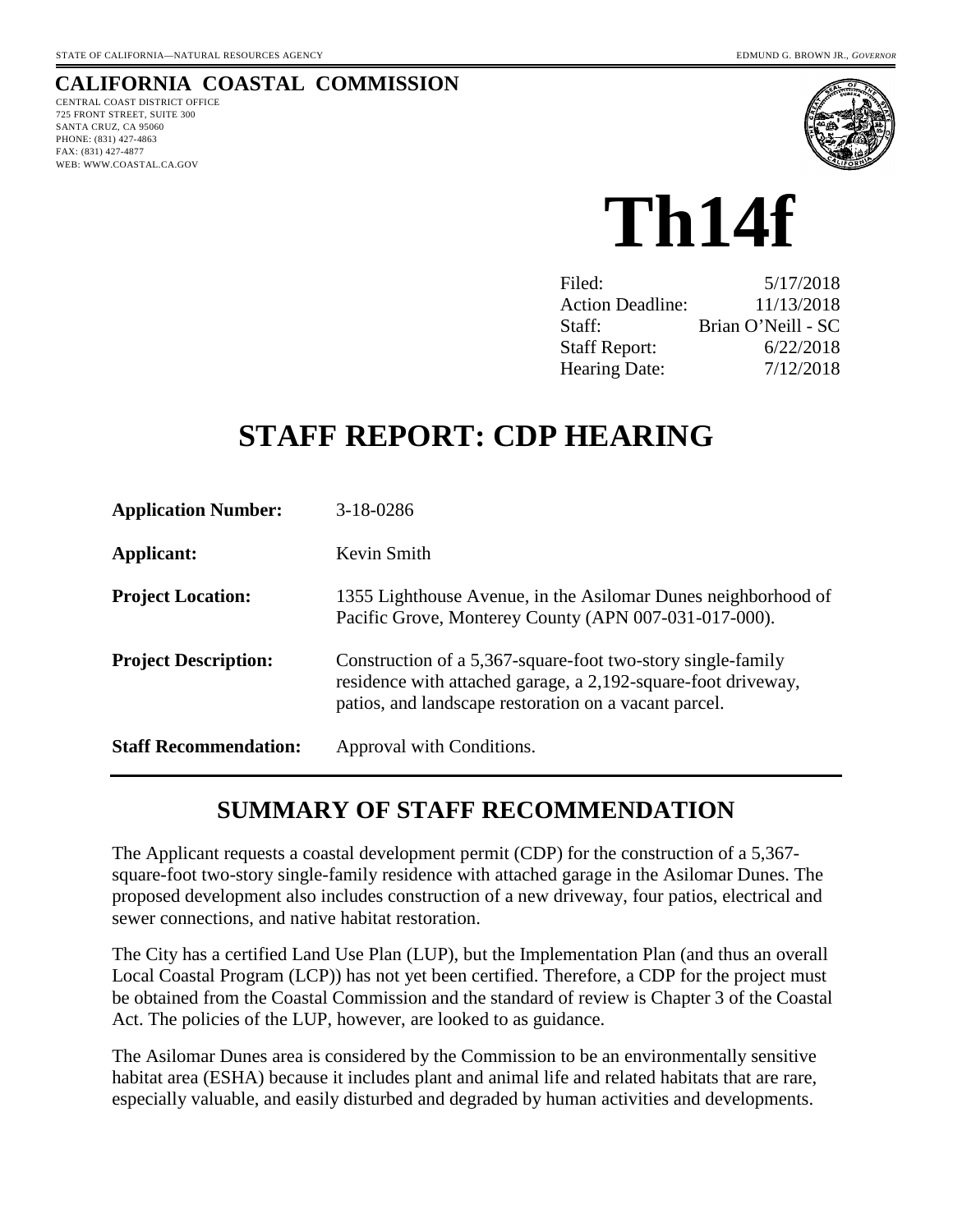#### 3-18-0286 (Smith SFD)

The Applicant's parcel is comprised of this dune habitat mix and includes several sensitive plant species onsite. The Commission has a long history of protecting the Asilomar Dunes system ESHA, including through development and application of guiding Pacific Grove LUP policies that strike a balance between maximizing dune and related habitat protection and accommodating reasonable residential use on pre-existing subdivided parcels.

The total maximum lot coverage under the City's certified LUP is limited to 15 percent of the lot area for lots of the size at issue here (i.e., over one-half acre). The LUP also allows an additional maximum of up to 5 percent of the lot area for "immediate outdoor living area" that can be used for residential activities, but not otherwise covered with impervious surfaces (with structures, patios, etc.). Per the LUP, the remainder of any site must be preserved exclusively as dune habitat, including through restoration and conservation easements. In addition, the LUP requires that areas of native dune habitat be restored and maintained adjacent to the site.

The project site is an undeveloped 78,520 square-foot (or roughly 1.8 acre) parcel and is a mix of sand dune and Monterey pine forest habitats. In total, the Applicant proposes 7,084 square feet of residential development coverage, which is nine percent of the project site and within the 15 percent LUP coverage limitation. The Applicant is also proposing 768 square feet of outdoor living space (approximately one percent of the project site), which will be left in a natural condition, and which is also below the LUP's coverage limits for this type of space. The Applicant has also incorporated into the project a dune and forest restoration plan for the remainder of the site that should help to improve habitat conditions overall in that area.

The Commission has in the past applied the guiding LUP coverage rule for cases where new development is proposed in Asilomar Dunes to address the Coastal Act's requirements to protect ESHA from non-resource-dependent development, while allowing development to avoid an unconstitutional taking of private property without just compensation. In this case, the proposed development has been conditioned to stay within the LUP's coverage limits, and will result in development in an area that avoids the most sensitive areas of the site. Development of the site will involve temporary impacts to areas immediately surrounding the proposed development. However, coupled with the measures to avoid existing sensitive species, restore the remainder of the site and adjacent City-owned right-of-way, and prohibit development in the remaining habitat areas, the project will not result in a significant disruption of the Asilomar Dunes ESHA. Overall, approval of the project with conditions will maximize ESHA protection, while still allowing reasonable residential development.

In terms of other potential issues, the site is fairly well inland from the shoreline, and its scale and scope should appropriately fit in with the character of the area, including because of the large size of the lot in relation to the size of the proposed house, and should not significantly adversely affect public views. In terms of archeological issues, the house would be set back from identified cultural resources by some 188 feet, and conditions are included to require a conservation easement over this area and a buffer around it of 165 feet, which would be for the purpose of protecting cultural resources and allowing the local tribe, the Ohlone/Costanoan-Esselen Nation (OCEN), access for ceremonial and other passive use of the easement area. OCEN monitors would also be on site during ground disturbing activities to ensure cultural resource protection otherwise, and would guide further archaeological work on the site. Staff has worked closely with the OCEN Chairperson to identify these types of potential mitigations to address OCEN concerns as much as possible in relation to the site.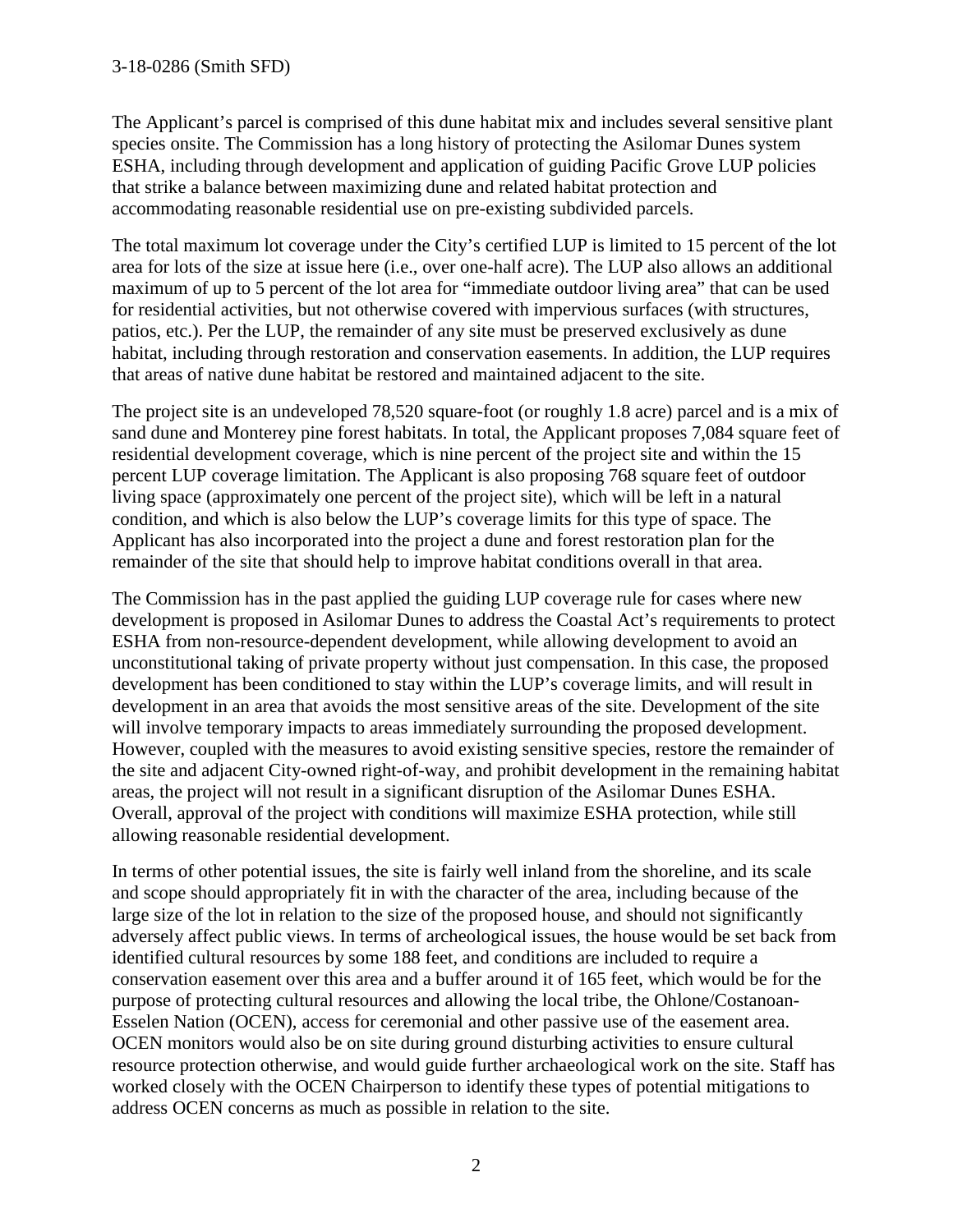In summary, as conditioned to implement the ESHA and related habitat protections, and to address other coastal resource issues (namely visual resources, water quality and archaeological resources), the project can be found consistent with the Coastal Act.

Therefore, as conditioned, the project can be found consistent with the Coastal Act in a takings context, and staff recommends **approval** of the CDP. The motion to act on this recommendation is found on page 5 below.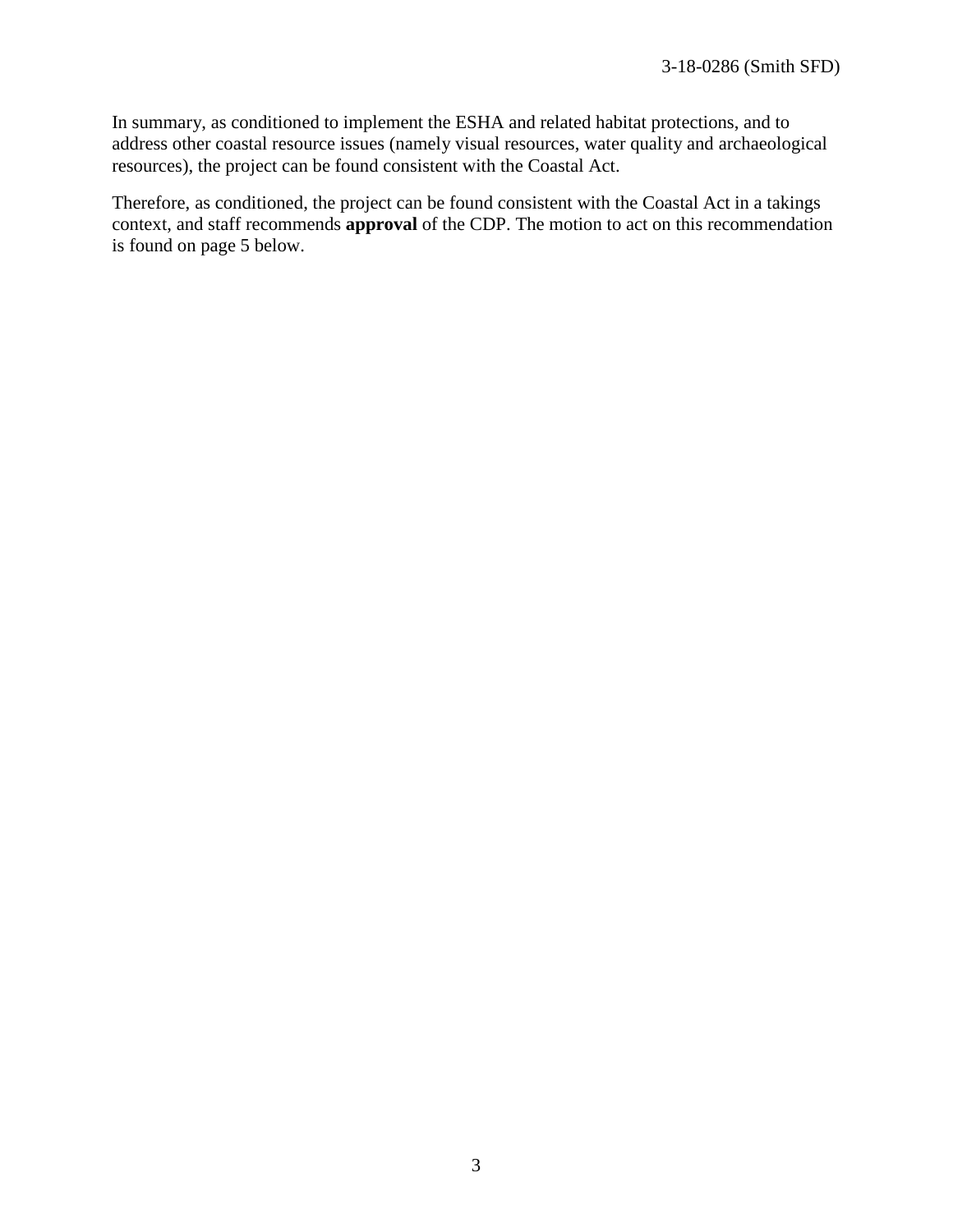# **TABLE OF CONTENTS**

#### **[EXHIBITS](https://documents.coastal.ca.gov/reports/2018/7/Th14f/Th14f-7-2018-exhibits.pdf)**

- Exhibit 1 Regional Location Maps
- Exhibit 2 Aerial Photo of Project Site
- Exhibit 3 Assessor's Parcel Map
- Exhibit 4 Photos of Project Site
- Exhibit 5 Project Plans
- Exhibit 6 Pacific Grove LUP Land Habitat Sensitivity and Shoreline Access Map
- Exhibit 7 Pacific Grove Architectural Permit AP16-582 (Mitigation & Monitoring Plan)
- Exhibit 8 Archeological Conservation Area

#### **[CORRESPONDENCE](https://documents.coastal.ca.gov/reports/2018/7/Th14f/Th14f-7-2018-corresp.pdf)**

#### **APPENDICES**

- Appendix A Substantive File Documents
- Appendix B Staff Contact with Agencies and Groups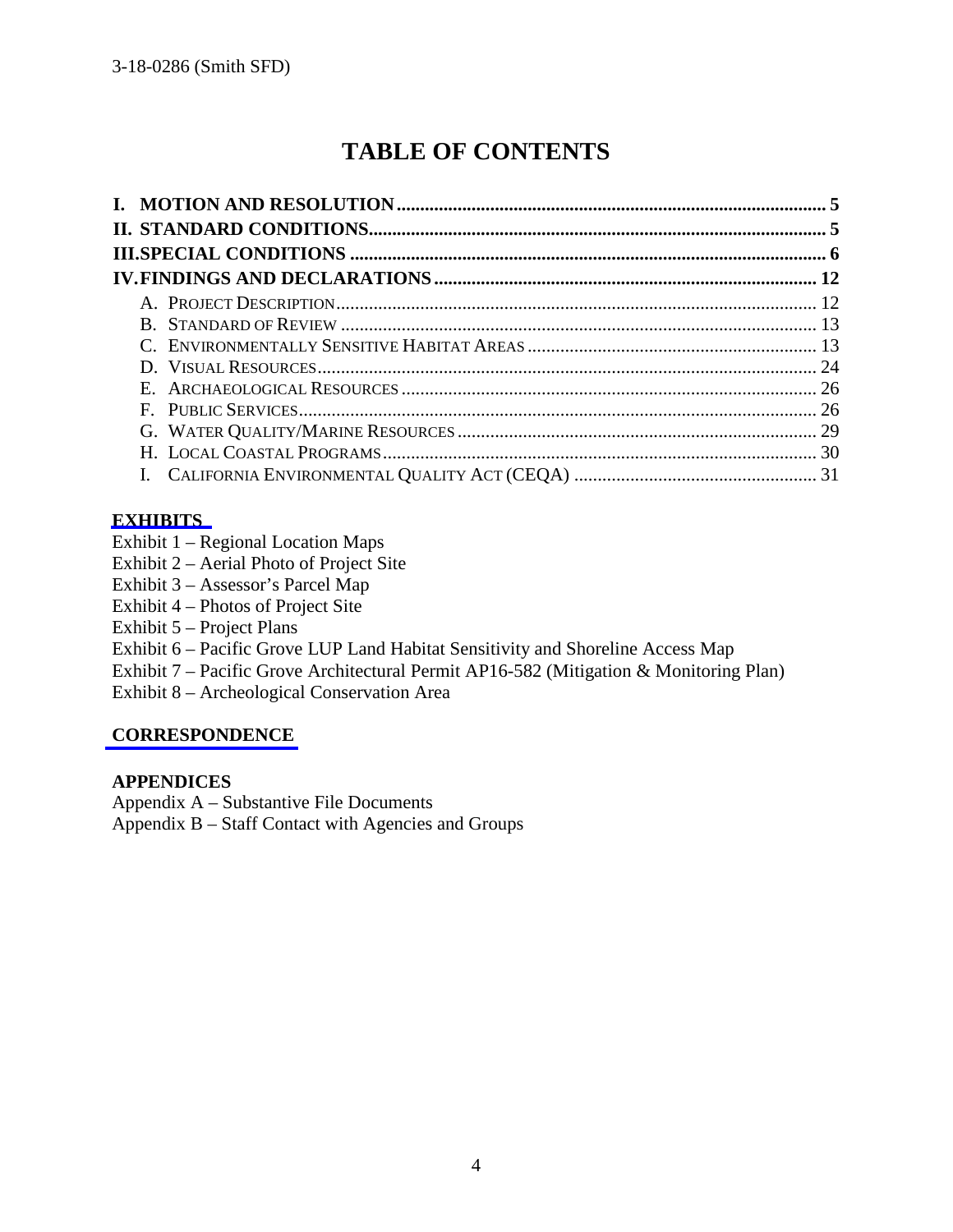# **I. MOTION AND RESOLUTION**

Staff recommends that the Commission, after public hearing, **approve** a coastal development permit for the proposed development. To implement this recommendation, staff recommends a **YES** vote on the following motion. Passage of this motion will result in approval of the CDP as conditioned and adoption of the following resolution and findings. The motion passes only by affirmative vote of a majority of the Commissioners present.

*Motion: I move that the Commission approve Coastal Development Permit Number 3- 18-0286 pursuant to the staff recommendation, and I recommend a yes vote.* 

*Resolution to Approve CDP: The Commission hereby approves Coastal Development Permit Number 3-18-0268 and adopts the findings set forth below on grounds that the development as conditioned will be in conformity with the policies of Chapter 3 of the Coastal Act. Approval of the permit complies with the California Environmental Quality Act because either 1) feasible mitigation measures and/or alternatives have been incorporated to substantially lessen any significant adverse effects of the development on the environment, or 2) there are no further feasible mitigation measures or alternatives that would substantially lessen any significant adverse impacts of the development on the environment.*

# **II. STANDARD CONDITIONS**

This permit is granted subject to the following standard conditions:

- **1. Notice of Receipt and Acknowledgment**. The permit is not valid and development shall not commence until a copy of the permit, signed by the Permittee or authorized agent, acknowledging receipt of the permit and acceptance of the terms and conditions, is returned to the Commission office.
- **2. Expiration.** If development has not commenced, the permit will expire two years from the date on which the Commission voted on the application. Development shall be pursued in a diligent manner and completed in a reasonable period of time. Application for extension of the permit must be made prior to the expiration date.
- **3. Interpretation.** Any questions of intent of interpretation of any condition will be resolved by the Executive Director or the Commission.
- **4. Assignment.** The permit may be assigned to any qualified person, provided assignee files with the Commission an affidavit accepting all terms and conditions of the permit.
- **5. Terms and Conditions Run with the Land.** These terms and conditions shall be perpetual, and it is the intention of the Commission and the Permittee to bind all future owners and possessors of the subject property to the terms and conditions.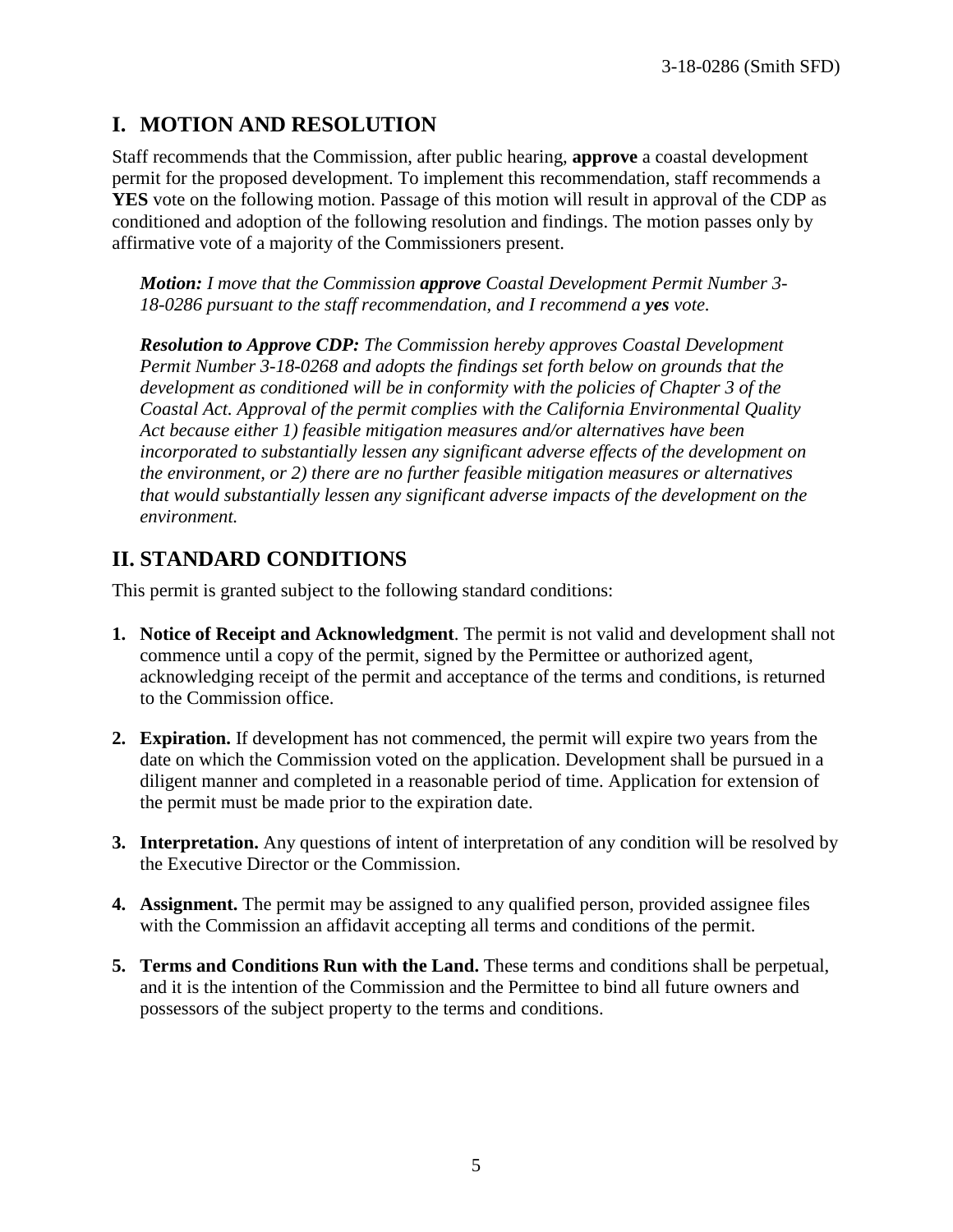# **III. SPECIAL CONDITIONS**

- **1. Approved Project.** Subject to the standard and special conditions (including modifications to the project and/or the project plans required by them), this CDP authorizes implementation of the proposed project plans (prepared by Joseph Rock Architecture, dated revised December 15, 2017 and dated received in the Coastal Commission's Central Coast District Office on April 16, 2018; see **Exhibit 5**) that limit residential coverage to a maximum of 7,084 square feet and maximum outdoor living space of 768 square feet. The area within this maximum coverage and outdoor living space area shall be considered the building envelope, and all development, other than habitat enhancement development and temporary construction activities, shall be confined within this building envelope. The remainder of the project site outside of the building envelope shall be restored to its native habitat condition pursuant to **Special Condition 3**, and restrictions placed upon it to ensure that only development consistent with the required habitat restoration activities, placement of utilities, or ceremonial and other passive use of a portion of this area for members of the Ohlone Costanoan Esselen Nation may occur within this protected habitat area (see also **Special Condition 4**).
- **2. Revised Final Plans.** PRIOR TO ISSUANCE OF THE CDP, the Permittee shall submit two sets of Revised Final Plans for the Executive Director's review and written approval. The revised final plans shall be in substantial conformance with proposed project plans (prepared by Joseph Rock architecture, dated revised December 15, 2017 and dated received in the Coastal Commission's Central Coast District Office on April 16, 2018; see **Exhibit 5**), and shall be modified and supplemented as follows:
	- **(a) Grading.** The Plans shall include a revised grading plan that limits all grading activities to the building envelope identified pursuant to **Special Condition 1** above with one exception: sand to be excavated to accommodate the development may be placed outside of the building envelope, pursuant to the approved dune restoration plan (**Special Condition 3**), in a manner that replicates surrounding natural dune forms, provided that it is free of impurities or previously imported soil or fill material. The grading plan shall be accompanied by a determination by a qualified biologist or landscape professional that the placement of sand or changes to existing site contours outside of the building envelope, will support and enhance the restoration of natural habitat values, including avoiding direct adverse impacts to sensitive plants. Any excess sands not used in conjunction with the native habitat restoration shall be made available for habitat enhancement/restoration use within the Asilomar Dunes area of Pacific Grove.
	- **(b) Construction Best Management Practices.** The Plans shall identify the type and location of all measures that will be implemented during construction to prevent erosion, sedimentation, and the discharge of pollutants during construction. These measures shall be selected and designed in accordance with the California Storm Water Best Management Practices Handbook, and shall be located entirely within the building envelope specified in accordance with **Special Condition 1** above to the maximum degree feasible. Among these measures, the plans shall limit the extent of land disturbance to the minimum amount necessary to construct the project; designate areas for the staging of construction equipment and materials, including receptacles and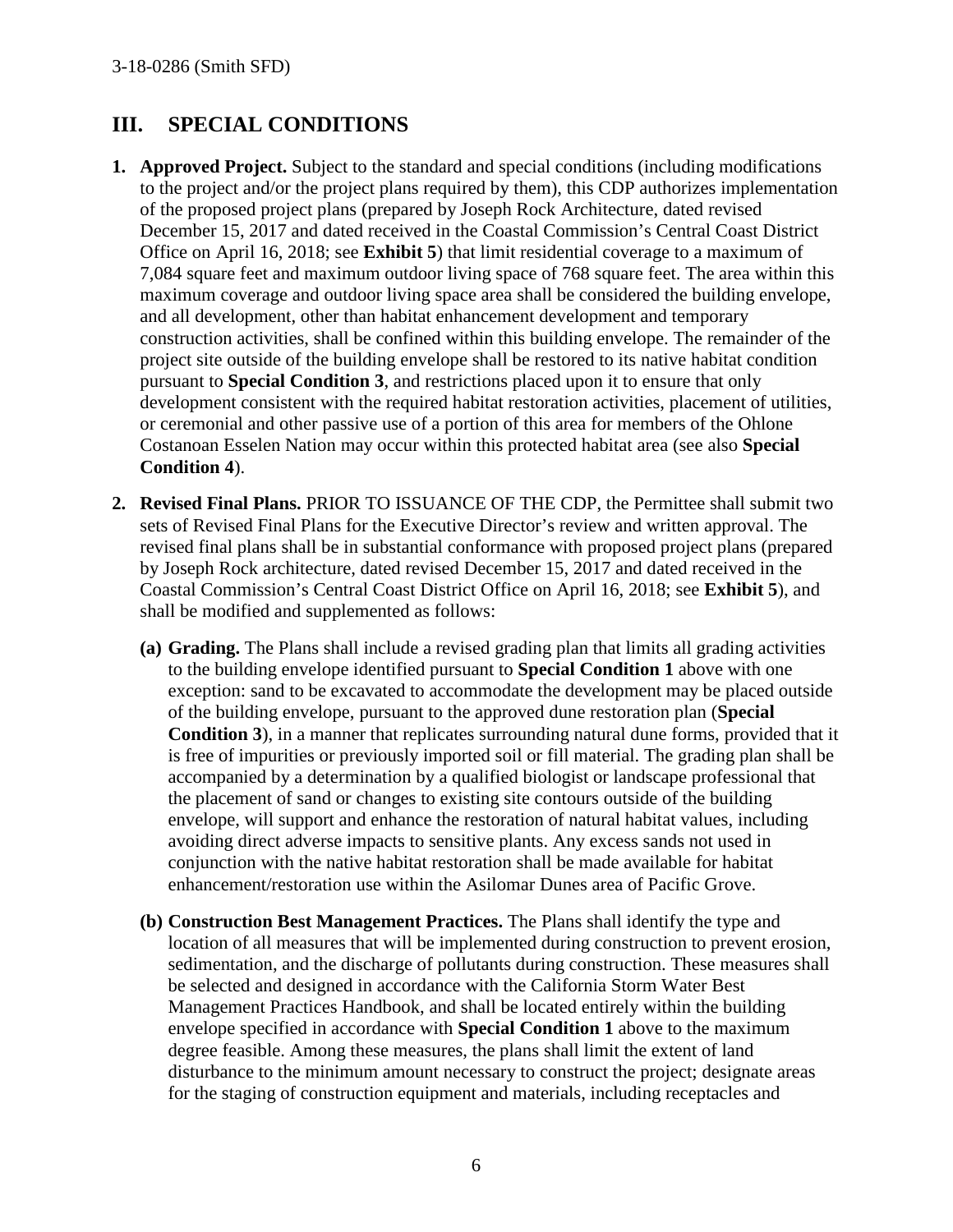temporary stockpiles of graded materials, which shall be covered on a daily basis; and provide for the installation of silt fences, temporary detention basins, and/or other controls to intercept, filter, and remove sediments contained in the runoff from construction, staging, and storage/stockpile areas. The Plans shall also incorporate good construction housekeeping measures, including the use of dry cleanup measures whenever possible; collecting and filtering cleanup water when dry cleanup methods are not feasible; cleaning and refueling construction equipment at designated off site maintenance areas; and the immediate clean-up of any leaks or spills. The Plans shall indicate that PRIOR TO THE COMMENCEMENT OF GRADING, the Permittee shall delineate the approved construction areas with fencing and markers to prevent landdisturbing activities from taking place outside of these areas.

- **(c) Post-Construction Drainage**. The Plans shall identify all measures to control drainage after construction is complete, which at a minimum shall include retaining runoff from the roof, driveway, decks, and other impervious surfaces onsite to the greatest degree feasible. Runoff shall be captured and directed into designated pervious areas, percolation pits or appropriate storm drain systems. The drainage plan shall demonstrate that the pervious areas, percolation pits, or drainage systems are sized and designed appropriately to accommodate runoff from the site produced from each and every storm event up to and including the 85th percentile 24-hour runoff event. In extreme storm situations (>85% storm), the Plans shall identify how excess runoff will be conveyed off-site in a nonerosive manner. Plan preparation shall be coordinated in conjunction with the Dune Restoration Plan (**Special Condition 3**) and the project biologist to determine the best suited location for percolation pits and drain systems to avoid any adverse impacts on native dune restoration activities.
- **(d) Landscaping and Irrigation Details.** The Plans shall include landscape and irrigation parameters prepared by a licensed Landscape Architect that identify all plant materials (size, species, and quantity), all irrigation systems, and all proposed maintenance. All plants used on site shall be native species from local stock appropriate to the Asilomar Dunes area. Non-native and invasive plant species shall be removed and shall not be allowed to persist on the site. The planting of non-native invasive species, such as those listed on the California Invasive Plant Council's Inventory of Invasive Plants, is prohibited. All plant materials shall be selected to be complementary with the mix of native habitats in the project vicinity, prevent the spread of exotic invasive plant species, and avoid contamination of the local native plant community gene pool. The landscape plans shall also be designed to protect and enhance native plant communities on and adjacent to the site, including required restoration and enhancement areas. All landscaped areas on the project site shall be continuously maintained by the Permittee; all plant material shall be continuously maintained in a litter-free, weed-free, and healthy growing condition.
- **(e) Building Height.** Buildings shall be no higher than 23 feet above the finished floor elevation and no higher than 25 feet above natural grade, and the plans shall provide detail necessary, including elevation plans that show existing natural grade, to ensure that this is the case.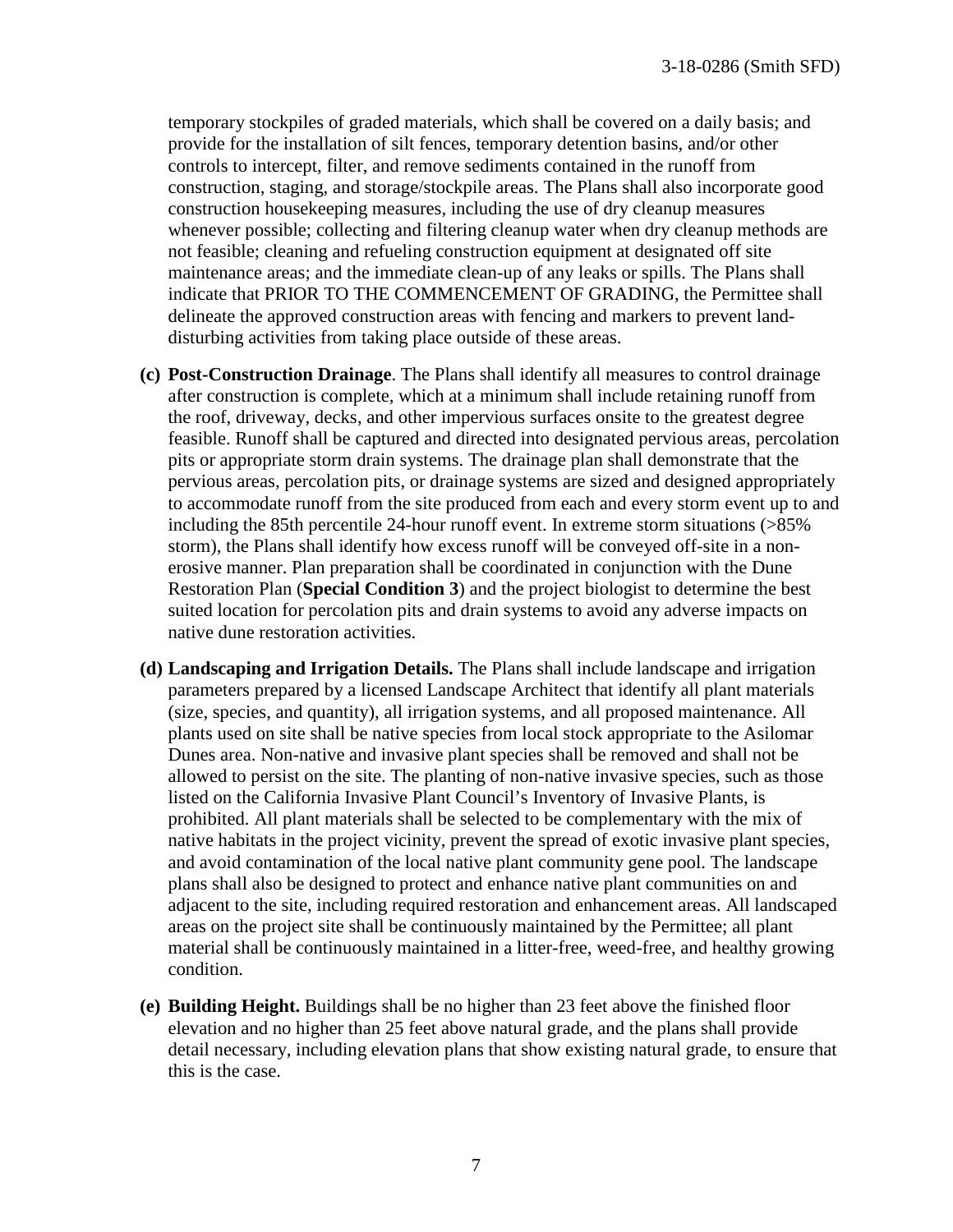- **(f) Fencing Prohibited.** All permanent fencing on the site and the City road right-of-way shall be removed and any future fencing is prohibited.
- **(g) Utilities Underground.** All utility connections shall be placed underground, and shall be contained within a single corridor underlying the building envelope to the maximum extent feasible. When installing any new utility connections, care shall be taken to avoid and minimize disturbance outside of the building envelope.

All requirements above and all requirements of the approved Revised Final Plans shall be enforceable components of this CDP. The Permittee shall undertake development in accordance with the approved Revised Final Plans.

- **3. Dune Restoration Plan.** PRIOR TO ISSUANCE OF THE CDP, the Permittee shall submit two sets of a Dune Restoration Plan for the Executive Director's review and written approval. The Dune Restoration Plan shall be in substantial conformance with the proposed dune restoration plans submitted with the application (prepared by Thomas K. Moss, dated December 30, 2017, and dated received in the Coastal Commission's Central Coast District Office on April 16, 2018) that provide for dune and related habitat enhancement for all areas outside the approved building envelope (see **Special Condition 1**), and shall be modified and supplemented as follows:
	- **(a) Dune Contours.** Final contours of the site, after project grading, necessary to support dune restoration and development screening, shall be identified.
	- **(b) Native Dune Plants.** All required plantings shall be native dune species from local stock appropriate to the Asilomar Dunes area and shall be maintained in good growing conditions throughout the life of the project, and whenever necessary, shall be replaced with new plant materials to ensure continued compliance with the restoration plan.
	- **(c) Initial Planting.** Installation of all plants shall be completed prior to occupancy of the new home. Within 30 days of completion of initial native dune plant installation, the Permittee shall submit a letter to the Executive Director from the project biologist indicating that plant installation has taken place in accordance with the approved restoration plan, describing long-term maintenance requirements for the restoration, and identifying the five- and ten-year monitoring submittal deadlines (see **Special Condition 3d** below). At a minimum, long-term maintenance requirements shall include site inspections by a qualified biologist annually, or more frequently on the recommendation of the biologist, to identify and correct any restoration and maintenance issues.
	- **(d) Monitoring.** Five years from the date of initial planting under the Dune Restoration Plan, and every ten years thereafter, the Permittee or his successors in interest shall submit, for the review and approval of the Executive Director, a restoration monitoring report prepared by a qualified specialist that certifies that the onsite restoration is in conformance with the approved Dune Restoration Plan, along with photographic documentation of plant species and plant coverage.
	- **(e) Remediation.** If the restoration monitoring report or biologist's inspections indicate the restoration is not in conformance with or has failed to meet the performance standards specified in the approved Dune Restoration Plan, the Permittee shall submit a revised or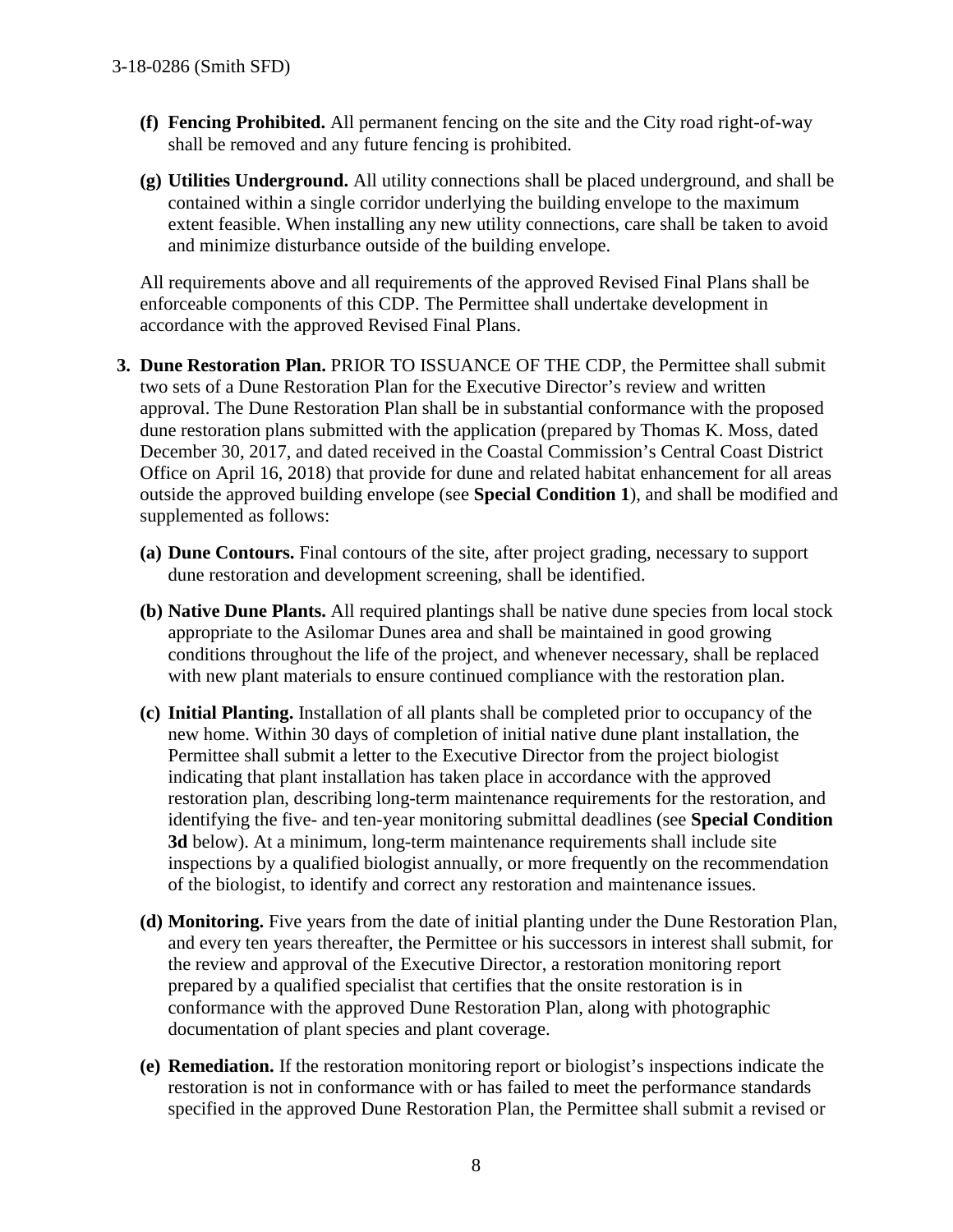supplemental restoration plan for the review and approval of the Executive Director. The revised restoration plan shall be prepared by a qualified specialist, and shall specify measures to remediate those portions of the original plan that have failed as identified in the restoration monitoring report or biologist's inspections. These measures, and any subsequent measures necessary to carry out the approved Dune Restoration Plan, shall be carried out in coordination with the Executive Director until the approved dune restoration is established in accordance with the Plan's specified performance standards.

All requirements above and all requirements of the approved Revised Final Plans shall be enforceable components of this CDP. The Permittee shall undertake development in accordance with the approved Dune Restoration Plan.

#### **4. Offsite Dune Habitat Restoration Plan.** PRIOR TO COMMENCEMENT OF

CONSTRUCTION, the Permittee shall submit to the Executive Director for review and written approval an offsite dune habitat restoration plan that provides for restoration of 15,704 square feet of dune habitat within the Asilomar Dunes system (i.e., a 2:1 ratio for the 7,852 area of coverage and outdoor open space) subject to the same plan criteria as identified in Special Condition 3 above. The City road rights-of-way near the project site are the preferred offsite mitigation areas. However, this condition does not limit the offsite mitigation to such locations only. In lieu of, or in combination with, providing for restoration of offsite dune habitat restoration along nearby road rights-of-way, the plan may be submitted with evidence that a dune restoration payment of \$2 per square foot of the required offsite dune habitat restoration (or a total of \$31,408) has been deposited into an interestbearing account to be established and managed by one of the following entities as approved by the Executive Director: the City of Pacific Grove, Monterey County, and/or the California Department of Parks and Recreation (State Parks), for the sole purpose of financing dune habitat restoration and maintenance within the Asilomar Dunes system. All of the funds and any accrued interest shall be used for the above-stated purpose, in consultation with the Executive Director, within ten years of the funds being deposited into the account. Any portion of the funds that remains after ten years shall be donated to one or more of the State Parks units located in the vicinity of the Monterey peninsula, or other organization acceptable to the Executive Director, for the purpose of restoring and maintaining dune habitat. PRIOR TO EXPENDITURE OF ANY FUNDS CONTAINED IN THIS ACCOUNT, the proposed use of the funds must be deemed by the Executive Director to be consistent with the intent and purpose of this condition.

**5. Open Space and Conservation Deed Restriction.** No development, as defined in Section 30106 of the Coastal Act, shall occur in the open space area (i.e., all areas outside of the approved building envelope described in **Special Condition 1**) depicted on **Exhibit 5**, except for: (1) necessary utility lines to serve the residence, to the extent such lines cannot be contained within a single corridor underlying the approved building envelope pursuant to **Special Condition 1; (2) restoration and associated maintenance and monitoring activities** conducted in accordance with the approved Dune Restoration Plan prepared for the property as required by **Special Condition 3**; and (3) pedestrian access from Lighthouse Avenue to the Archeological Conservation Easement area (as described in **Special Condition 8** and as generally shown in **Exhibit 8**) for members of the Ohlone/Costanoan-Esselen Nation.

PRIOR TO THE ISSUANCE OF THE CDP, the Permittee shall execute and record a deed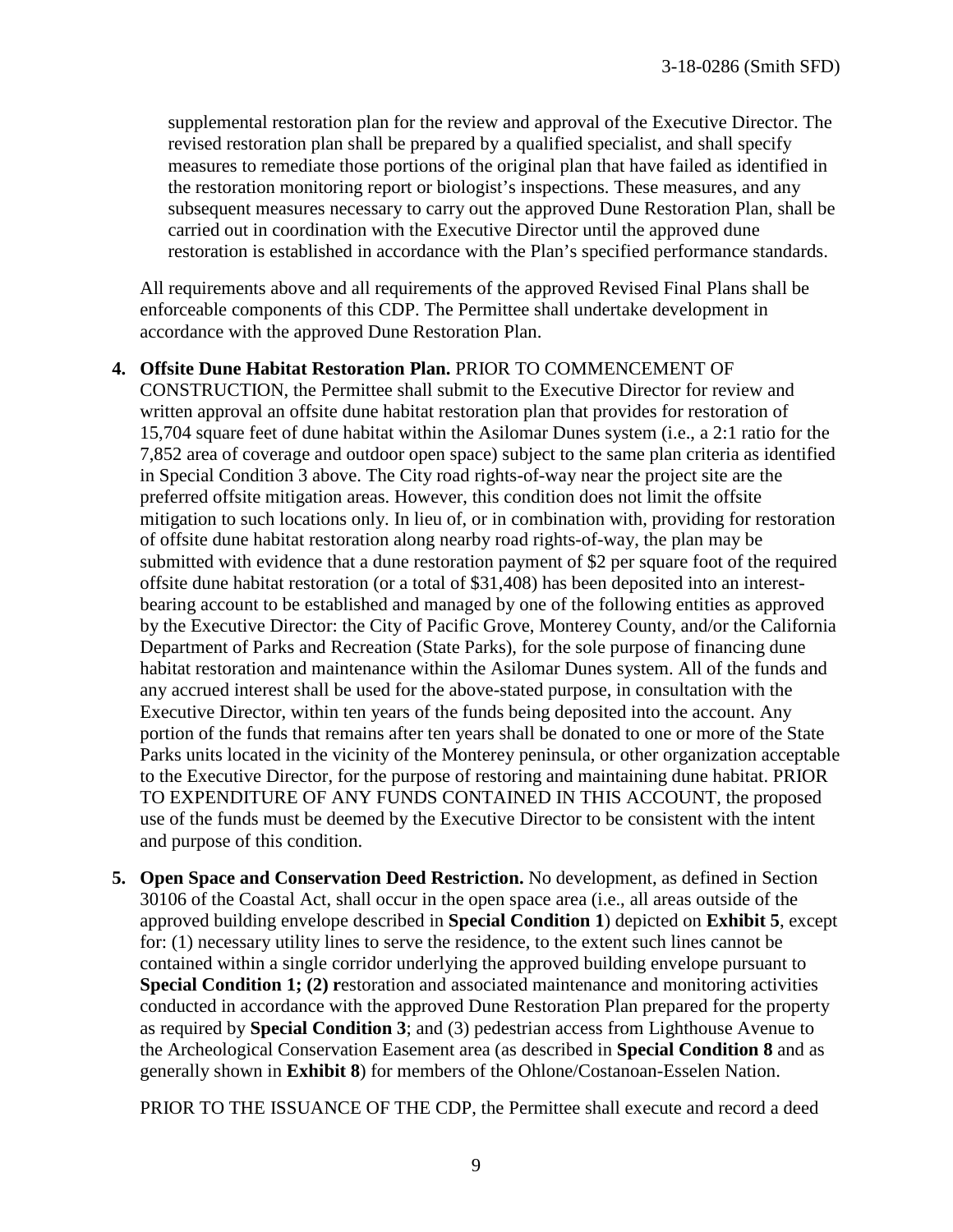restriction in a form and content acceptable to the Executive Director, reflecting the above restrictions on development in the designated open space area. The recorded document shall include a legal description and corresponding graphic depiction of the legal parcel(s) subject to this CDP and a metes and bounds legal description and a corresponding graphic depiction, drawn to scale, of the designated open space area prepared by a licensed surveyor based on an on-site inspection of the open space area. The deed restriction shall be recorded free of prior liens and any other encumbrances that the Executive Director determines may affect the interest being conveyed. The deed restriction shall run with the land in favor of the People of the State of California, binding successors and assigns of the Permittee or landowner in perpetuity.

- **6. Incorporation of City's Mitigation Requirements.** The Mitigation and Monitoring Plan (Plan) adopted by the City of Pacific Grove for its final Mitigated Negative Declaration and for Architectural Permit AP15-459 for this project is attached as **Exhibit 7** to this CDP. Mitigation Measures BIO-1 through BIO-15 (which address the protection of biological resources) and Mitigation Measures CUL-1 through CUL-8 (which address archeological resources) are incorporated as conditions of this CDP. Any of the incorporated mitigations requiring materials to be submitted to the City and/or otherwise requiring City approval (such as Development Director approval), shall also require the same materials to be submitted to, and/or the same approvals granted by, the Executive Director under the same review and approval criteria as specified in the Plan. For future condition compliance tracking purposes, the incorporated mitigations in **Exhibit 7** shall be considered subsections of this Special Condition 6. To the extent any such incorporated mitigations conflict with these conditions (i.e., **Standard Conditions 1** through **5**, and **Special Conditions 1** through **9**), the conditions of this CDP shall apply.
- **7. Supplementary Archeological Mitigations.** PRIOR TO ISSUANCE OF THE CDP, additional archeological reconnaissance and mitigation within the area of the building envelop described in Special Condition 1 shall be required as follows:
	- **(a) Supplementary Reconnaissance.** Additional subsurface reconnaissance shall be conducted by an Ohlone/Costanoan-Esselen Nation (OCEN) approved archeologist. Such reconnaissance shall include excavation of a sufficient subsurface investigation to adequately determine whether significant cultural materials are present within the area of the building envelope. The supplementary archeological reconnaissance results, along with the project archaeologist's recommendation as to whether the discovery should be considered significant, and the comments of OCEN, shall be submitted to the Executive Director for a determination of the significance of the discovery. If the Executive Director determines that the discovery is significant, the Permittee shall submit a CDP amendment application to the Executive Director, including a Supplementary Archaeological Plan in accordance with subsection (b) below.
	- **(b) Supplementary Mitigation.** A Supplementary Archaeological Mitigation Plan shall be submitted as part of a CDP amendment application for the review and written approval by the Commission, prepared by the project archaeologist in consultation with OCEN, which shall identify proposed mitigation measures to ensure the protection and confidentiality of any significant archeological materials discovered as part of the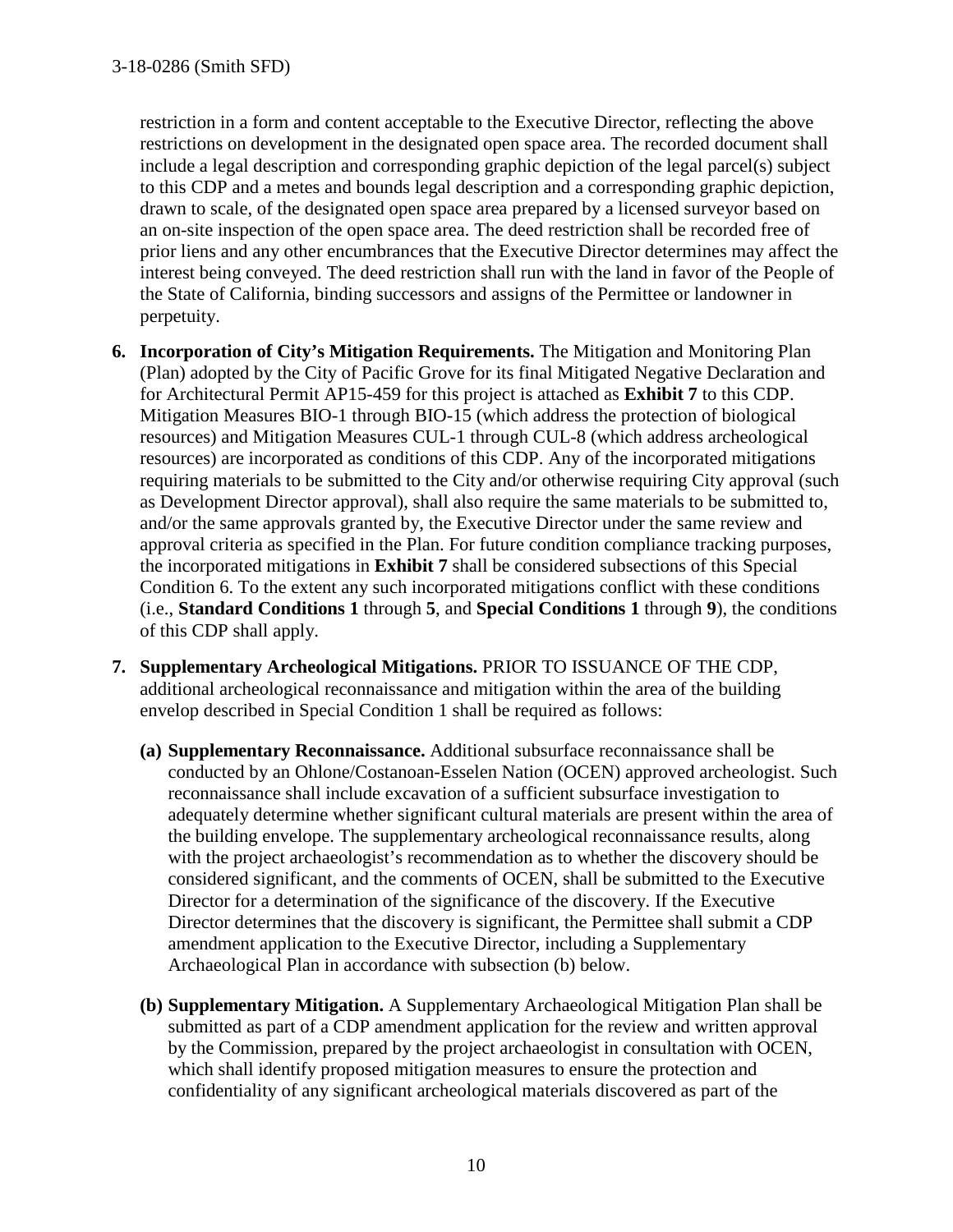supplementary reconnaissance. Such proposed mitigation measures may include in-situ preservation, recovery and transfer of the materials to OCEN, and relocation/reburial elsewhere on the project site. A good faith effort shall be made to avoid impacts to cultural resources through methods such as, but not limited to, project redesign, capping, and placing cultural resource areas in open space.

**8. Archeological Conservation Easement.** PRIOR TO ISSUANCE OF THE CDP, the Permittee shall execute and record a document, in a form and content acceptable to the Executive Director, irrevocably offering to dedicate, to a public agency or private entity approved by the Executive Director, an easement over the archeological conservation area generally depicted in **Exhibit 8**, including over all areas on the Applicant's property located within 150 feet of the bedrock mortar present there (Archeological Conservation OTD). The purpose of the easement is for the protection and conservation of archeological resources, including for ceremonial and other passive use by the Ohlone/Costanoan-Esselen Nation. No development, as defined in Coastal Act Section 30106, shall occur within the easement area except for: (1) removal of nonnative vegetation, planting with native species, and related restoration measures in accordance with the approved dune restoration plan required by Special Condition 3 of this CDP, and (2) ceremonial and other passive use of the easement area for members of the Ohlone/Costanoan-Esselen Nation.

The recorded document shall include a metes and bounds legal description and graphic depiction, drawn to scale and prepared by a licensed surveyor based on an onsite inspection of the easement area, of (1) all legal parcels subject to the CDP, and (2) the perimeter of the easement area. The OTD shall be recorded free of all prior liens and any other encumbrances that the Executive Director determines may affect the interest being conveyed; shall run with the land in favor of the People of the State of California, binding successors and assigns of the Permittee or landowner in perpetuity; shall be irrevocable for a period of 21 years, such period running from the date of recording; and shall indicate that the restrictions on the use of the land shall be in effect upon recording and remain as covenants, conditions and restrictions running with the land in perpetuity, notwithstanding any revocation of the OTD.

- **9. Water Availability.** PRIOR TO ISSUANCE OF THE CDP, the Permittee shall submit, for the review and approval of the Executive Director, evidence that an adequate, long-term and sustainable water supply that will not adversely impact coastal resources is available to serve the development, and that a water purveyor will serve the property with such water services.
- **10. Deed Restriction.** PRIOR TO ISSUANCE OF THE CDP, the Permittee shall submit to the Executive Director for review and written approval documentation demonstrating that the Permittee has executed and recorded a deed restriction, in a form and content acceptable to the Executive Director: (1) indicating that, pursuant to this CDP, the California Coastal Commission has authorized development on the subject property, subject to terms and conditions that restrict the use and enjoyment of that property (hereinafter referred to as the "Standard and Special Conditions"); and (2) imposing all Standard and Special Conditions of this CDP as covenants, conditions and restrictions on the use and enjoyment of the Property. The deed restriction shall include a legal description of the Permittee's entire parcel or parcels. The deed restriction shall also indicate that, in the event of an extinguishment or termination of the deed restriction for any reason, the terms and conditions of this CDP shall continue to restrict the use and enjoyment of the subject property so long as either this CDP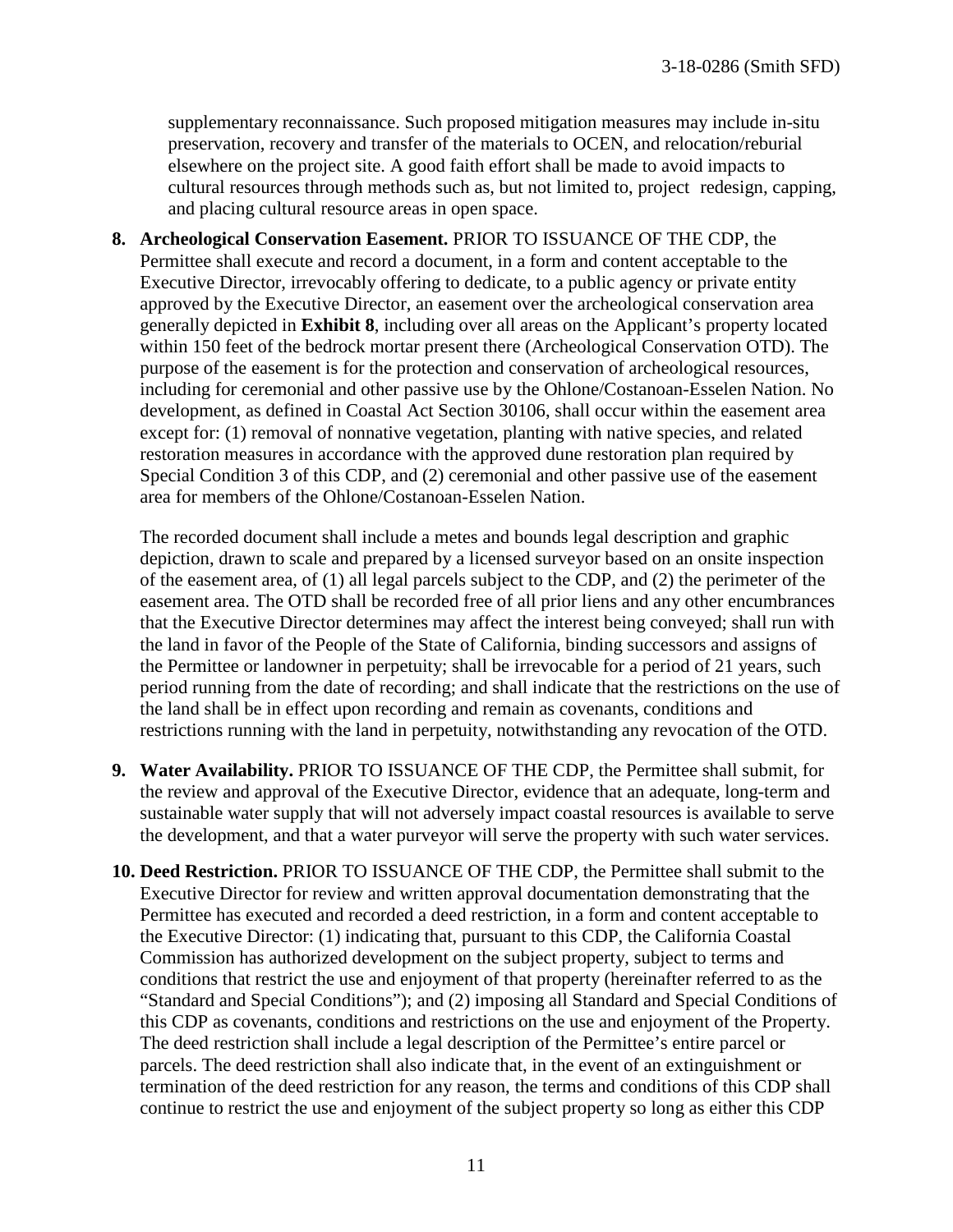or the development it authorizes, or any part, modification, or amendment thereof, remains in existence on or with respect to the subject property.

# **IV. FINDINGS AND DECLARATIONS**

# **A. PROJECT DESCRIPTION**

#### **Project Location**

The proposed project is located at 1355 Lighthouse Avenue in the Asilomar Dunes neighborhood of the City of Pacific Grove. The Asilomar Dunes neighborhood is mapped as the area bounded by Lighthouse Avenue, Asilomar Avenue, and the northern boundary of Asilomar State Park to the south, and is located in the Asilomar Dunes complex extending from Point Pinos at the Lighthouse Reservation in Pacific Grove through Spanish Bay and to Fan Shell Beach in the downcoast Del Monte Forest area (see **Exhibit 1** for regional location maps, **Exhibit 2** for an aerial photo of the project site**, and Exhibit 3** for the Assessor's Parcel Map).

The Applicant's parcel is located in an area zoned by the City as R-1-B-4, Single-Family Low Density Residential.<sup>[1](#page-11-0)</sup> Development within the surrounding area is characterized by one- and twostory single-family dwellings interspersed in the dunes. This low-density zoning and development on relatively large lots is part of what gives this Asilomar Dunes residential area its open-space character. In this case, the lot 78,520 square feet, or 1.8 acres, and is currently undeveloped (see **Exhibit 4** for photos of the project site). The site consists of a mix of sand dune and Monterey pine forest habitat. Although not native to the site, Monterey cypress trees are also present. The understory consists mostly of ice plant, non-native grasses, and a small patch of native mock heather at the northeast corner of the property.

As discussed below, the entire site is an environmentally sensitive habitat area (ESHA), as are all lots within dune habitat located in the Asilomar Dunes. This is due in part to the existence of up to ten plant species and one animal species of special concern that have evolved and adapted to the harsh conditions found in the Asilomar Dunes system. Increasing development pressure has reduced the amount of available habitat and thus the range of these species. The subject lot is adjacent to other lots that have been restored and replanted with native species conditioned as part of prior development projects. The site is also located within a highly sensitive archaeological area.

#### **Project Description**

The proposed project includes construction of a new 5,367-square-foot two-story residence with an attached garage, a 2,192-square-foot permeable driveway, and various patio areas totaling 1,276 square feet. The Applicant also proposes to include a sandy area between the proposed driveway and front patio as outdoor living space that will be left in a natural condition (see project plans attached as **Exhibit 5**).

<span id="page-11-0"></span><sup>&</sup>lt;sup>1</sup>The City's zoning has not been certified by the Commission.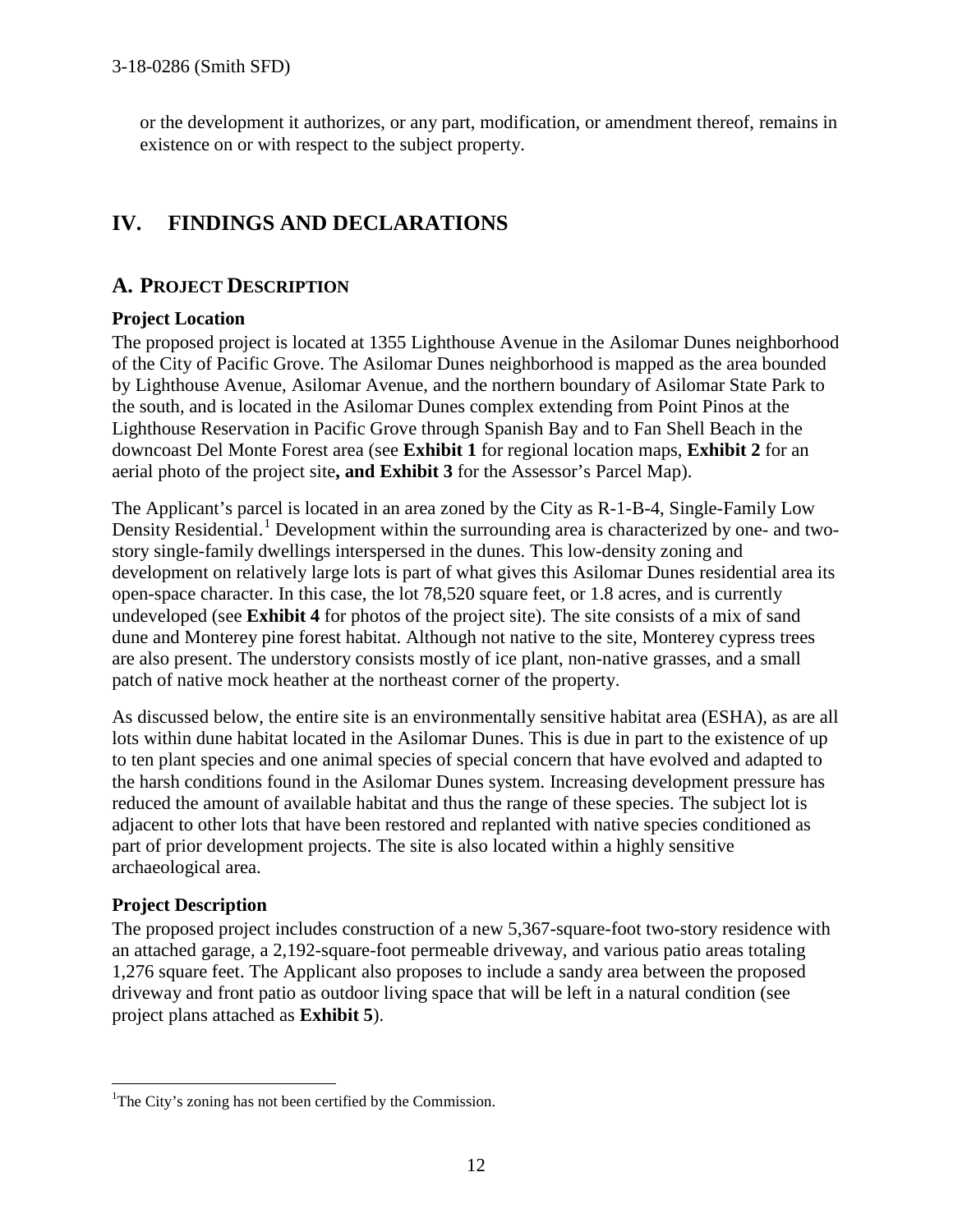In terms of coverage, the proposed residence/garage, driveway, and patio areas will cover approximately 7,084 square feet<sup>[2](#page-12-0)</sup> or roughly 9% of the project site. The Applicant also proposes a 768 square-foot outdoor living space area or roughly 1% of the project site. The proposal also includes installation of underground electrical utilities and sewer connections from the public sewer line, which will both be located under the proposed driveway. The project includes restoration of all portions of the property not part of the above-described residential building area to its native dune and pine forest condition, as well as restoration of the City-owned right-of-way (ROW) immediately adjacent to the property. Five Monterey pines would need to be removed to accommodate the project. All other existing Monterey pines and cypress trees will be retained and protected during construction. The habitat restoration plan calls for replanting 32 additional Monterey pines. Finally, the Applicant has incorporated various mitigations required by the City through the CEQA process into the project (see **Exhibit 7**). These address biological issues such as monitoring during construction activities, as well as archeological resource issues. These incorporated components are considered part of the proposed project.

## **B. STANDARD OF REVIEW**

The Asilomar Dunes portion of the City of Pacific Grove is located within the coastal zone, but the City does not have a certified LCP. The City's LUP was certified in 1991, but the zoning or Implementation Plan (IP) portion of the LCP has not yet been certified. The City is currently in the process of updating its LUP and developing an IP. Because the City does not yet have a certified LCP, applicants for coastal zone development must apply to the Coastal Commission directly for coastal development permits (CDPs). Although the certified LUP provides guidance during the review of such applications, the standard of review is the Coastal Act.

# **C. ENVIRONMENTALLY SENSITIVE HABITAT AREAS**

#### **Applicable Policies**

 $\overline{a}$ 

Coastal Act Section 30240, states:

#### *Section 30240 Environmentally sensitive habitat areas; adjacent developments*

- *(a) Environmentally sensitive habitat areas shall be protected against any significant disruption of habitat values, and only uses dependent on those resources shall be allowed within those areas.*
- *(b) Development in areas adjacent to environmentally sensitive habitat areas and parks and recreation areas shall be sited and designed to prevent impacts which would significantly degrade those areas, and shall be compatible with the continuance of those habitat and recreation areas.*

The Coastal Act, in Section 30107.5, defines an environmentally sensitive area as

*Section 30107.5…any area in which plant or animal life or their habitats are either rare* 

<span id="page-12-0"></span><sup>&</sup>lt;sup>2</sup> The residence and garage cover 3,616 square feet, the driveway another 2,192 square feet, and the patios 1,276, square feet, for total coverage of 7,084 square feet.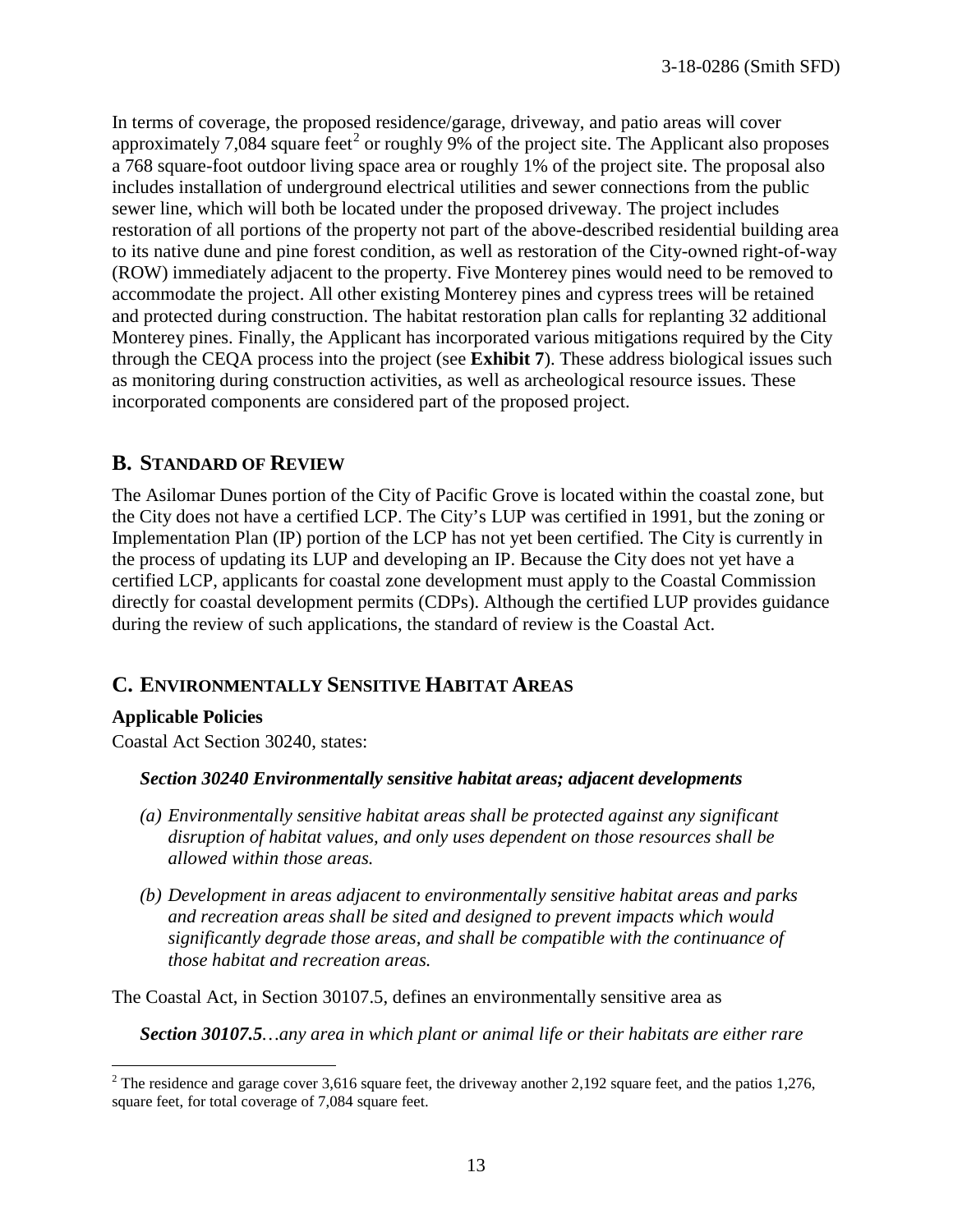*or especially valuable because of their special nature or role in an ecosystem and which could be easily disturbed or degraded by human activities and developments.* 

As indicated previously, while Coastal Act policies are the standard of review for CDPs until the City completes its LCP, the City's certified LUP can provide guidance to the Commission as it considers proposals for development in the Asilomar Dunes neighborhood. With regards to ESHA, the LUP contains various policies designed to protect the acknowledged dune ESHA of the Asilomar Dunes area:

*LUP Policy 2.3.5.1. New development in the Asilomar dunes area (bounded by Asilomar Avenue, Lighthouse Avenue, and the boundary of Asilomar State Park) shall be sited to protect existing and restorable native dune plant habitats, as well as the native oaks and pine forest which stabilize the inland edge of the high dunes… No development on a parcel containing ESHA shall be approved unless the City is able to find that, as a result of the various protective measures applied, no significant disruption of such habitat will occur. [emphasis added]* 

*LUP Policy 2.3.5.1.c. During construction of new development, habitat areas containing Menzies' wallflowers or Tidestrom's lupine or other rare and endangered species shall be protected from disturbance. Temporary wire mesh fencing shall be placed around the habitat prior to construction and the protected area shall not be used by workers or machinery for storage of materials. Compliance inspection(s) will be made during the construction phase.*

*LUP Policy 2.3.5.1.e. If an approved development will disturb dune habitat supporting or potentially supporting Menzies' wallflower, Tidestrom's lupine or other rare or endangered species, or the forest front zone along Asilomar Avenue south of Pico Avenue, that portion of the property beyond the approved building site and outdoor living space (as provided in section 3.4.5.2) shall be protected by a written agreement, deed restrictions or conservation easement granted to an appropriate public agency or conservation foundation. These shall include provisions which guarantee maintenance of remaining dune habitat in a natural state, provide for restoration of native dune plants under an approved landscape plan, provide for long-term monitoring of rare and endangered plants and maintenance of supporting dune or forest habitat, and restrict fencing to that which would not impact public views or free passage of native wildlife. Easements, agreements or deed restrictions shall be approved prior to commencement of construction and recorded prior to sale or occupancy.* 

*LUP Policy 2.3.5.1.g. Utility connections shall be installed in a single corridor if possible, and should avoid surface disturbance of areas under conservation easement.* 

*LUP Policy 3.4.4.1. All new development shall be controlled as necessary to ensure protection of coastal scenic values and maximum possible preservation of sand dunes and the habitat of rare and endangered plants.* 

LUP Section 3.4.5.2 specifies the maximum aggregate lot coverage allowed for new development in the Asilomar Dunes area as follows:

*LUP Policy 3.4.5.2. Maximum aggregate lot coverage for new development in the R-1-B-*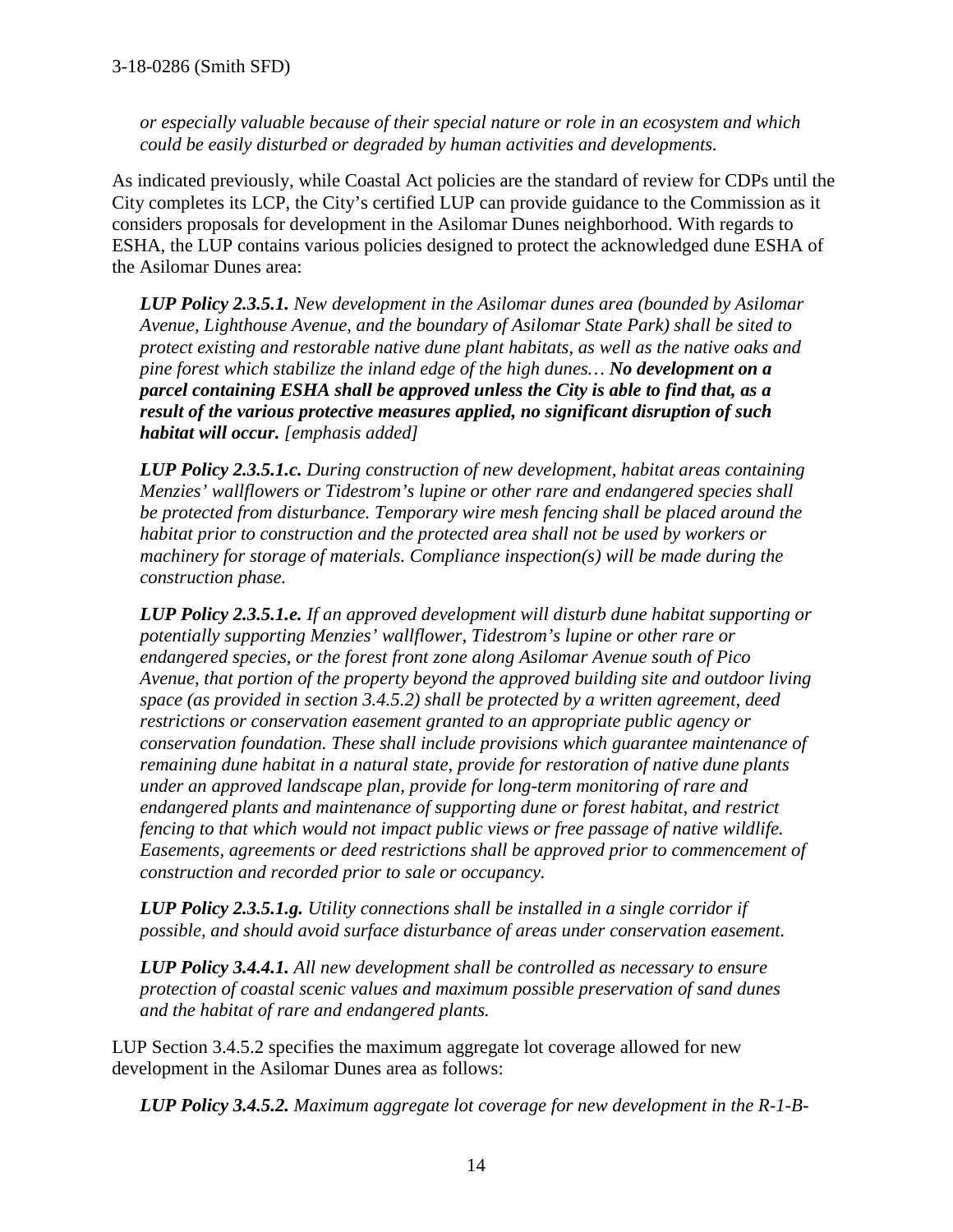*4 zoning districts is 15% of the total lot area. For purposes of calculating lot coverage under this policy, residential buildings, driveways, patios, decks (except decks designed not to interfere with passage of water and light to dune surface below) and any other features that eliminate potential native plant habitat will be counted. However, a driveway area up to 12 feet in width the length of the front setback shall not be considered as coverage if surfaced by a material approved by the Site Plan Review Committee. An additional 5% may be used for immediate outdoor living space, if left in a natural condition, or landscaped so as to avoid impervious surfaces, and need not be included in the conservation easement required by Section 2.3.5.1(e). Buried features, such as septic systems and utility connections that are consistent with the restoration and maintenance of native plant habitats, need not be counted as coverage.* 

*The siting of each new development and the expected area of disturbance around each residence shall be individually reviewed by the Site Plan Review Committee. Such review shall duly consider the minimization of dune destabilization and disturbance to endangered plants and their habitat.* 

*In special cases, up to 20% aggregate lot coverage may be allowed as a conditional use if the City specifically finds that:*

- *a) An offsetting area of native dune plant habitat will be restored and maintained adjacent to the site, such that the total area which will be preserved, restored and permanently maintained under conservation easement or similar enforceable legal instrument, as provided in Section 2.3.5.1, is equal to at least 80% of the total area of applicant's lot; and,*
- *b) The additional site coverage is essential for protecting public views (i.e., by maximizing front setback in the case of parcels facing Sunset Drive), or for avoiding hardships in the case of existing parcels of one-half acre or less which would otherwise suffer in comparison to adjacent similarly-sized developed parcels.*

#### **Asilomar Dunes Resources**

Coastal sand dunes constitute one of the most geographically constrained habitats in California. They only form in certain conditions of sand supply in tandem with wind energy and direction. Dunes are a dynamic habitat subject to extremes of physical disturbance, drying, and salt spray, and support a unique suite of plant and animal species adapted to such harsh conditions. Many characteristic dune species are becoming increasingly uncommon. Even where degraded, the Coastal Commission has typically found this important and vulnerable habitat to be ESHA due to the rarity of the physical habitat and its important ecosystem functions, including that of supporting sensitive species.

The proposed development is located in the Asilomar Dunes complex, an environmentally sensitive habitat area extending several miles along the northwestern edge of the Monterey Peninsula. The Asilomar Dunes complex extends from Point Pinos at the Lighthouse Reservation in Pacific Grove through Spanish Bay and to Fan Shell Beach in the downcoast Del Monte Forest area. Within Pacific Grove, this dunes complex extends through two protected areas, the Lighthouse Reservation area and Asilomar Dunes State Park, which sandwich a dune-residential community. Although this dune-residential area is often described as Asilomar Dunes more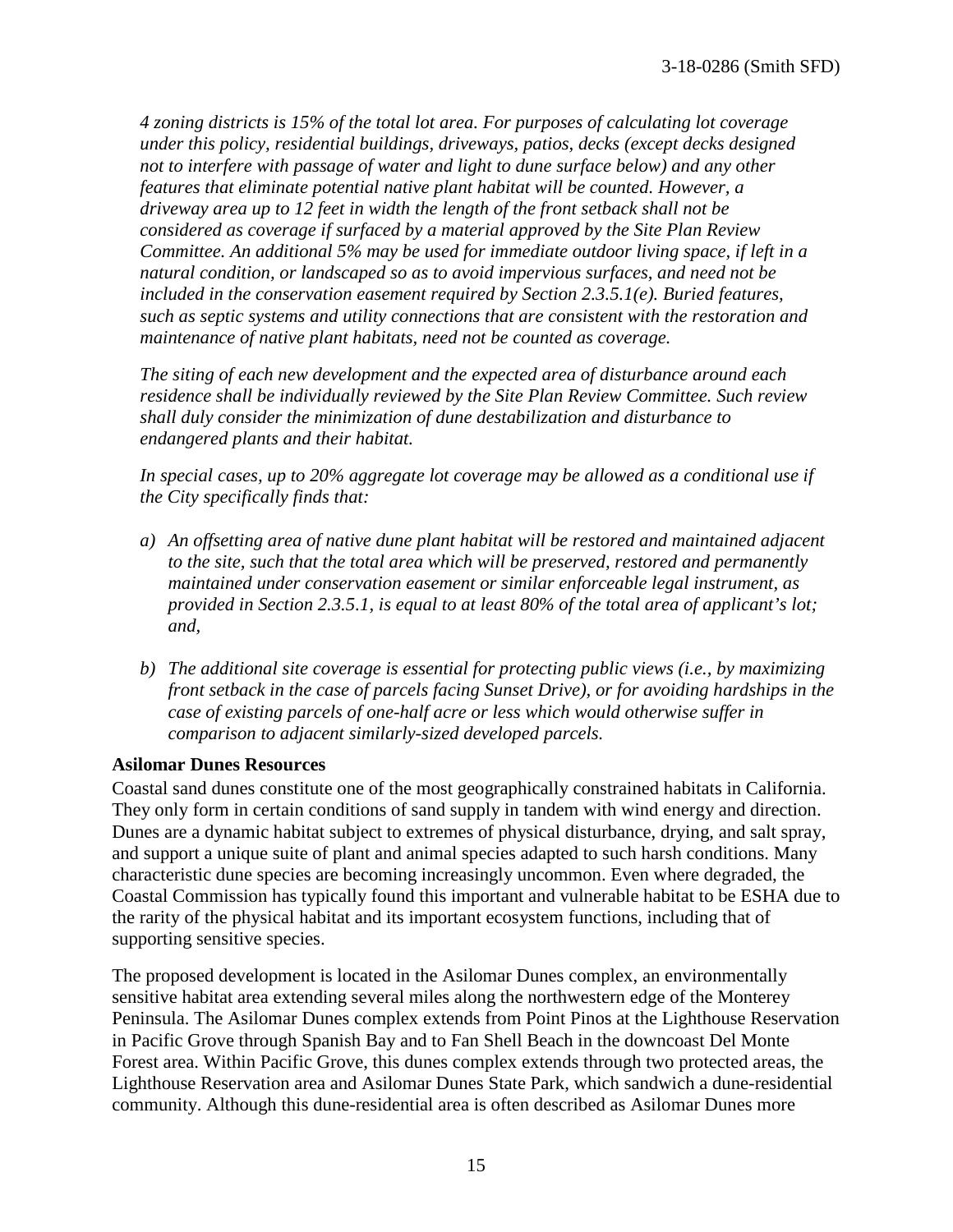#### 3-18-0286 (Smith SFD)

broadly, it is only a part of the larger Asilomar Dunes complex.<sup>[3](#page-15-0)</sup>

The Asilomar Dunes extend inland from the shoreline dunes and bluffs through a series of dune ridges and inter-dune swales to the edge of more urban development in some cases and the edge of the native Monterey pine forest in others. The unusually pure, white quartz sand in this area was formerly stabilized by a unique indigenous dune flora. However, only a few acres of the original habitat area, which spans almost five miles of shoreline and includes the Asilomar residential neighborhood in Pacific Grove, remain in a natural state. The balance of the original habitat has been lost or severely damaged by sand mining, residential development, golf course development, trampling by pedestrians, and the encroachment of non-indigenous introduced vegetation. While a number of preservation and restoration efforts have been undertaken (most notably at the Spanish Bay Resort, Asilomar State Beach, and in connection with previously approved residential developments on private lots), much of the Asilomar Dunes complex remains in a degraded state. Even so, it remains a valuable habitat area because it supports certain rare and/or endangered plants and animals that are characteristic of this environmentally sensitive and rare habitat.

The Asilomar Dunes complex includes up to ten plant species and one animal species of special concern that have evolved and adapted to the desiccating, salt-laden winds and nutrient poor soils of the Asilomar Dunes area. The best known of these native dune plants are the Menzie's wallflower, Monterey spineflower and the Tidestrom's lupine, which all have been reduced to very low population levels through habitat loss and are Federally-listed endangered species. Additionally, the native dune vegetation in the Asilomar Dunes includes other dune species that play a special role in the ecosystem; for example, the bush lupine, which provides shelter for the rare black legless lizard, and the coast buckwheat, which hosts the endangered Smith's blue butterfly. Native Monterey pine trees that comprise the forest-front, an area where the central dune scrub plant community intersects the native Monterey pine forest community, serve to minimize environmental stresses to the interior trees of the forest, reduce tree failures that result when trees are more directly exposed to wind, and are considered critical in maintaining the stability of the landward extent of the sand dunes. Because of these unique biological and geological characteristics of the Asilomar Dunes, the Commission has a long history of identifying all properties in the Asilomar Dunes area with these dune system features, both in the City of Pacific Grove and Monterey County, as being located within ESHA. Based on this understanding, the Pacific Grove LUP certified by the Commission includes a variety of policies, relevant policies which are cited above, to protect this identified dune ESHA.

#### **Site Specific Resources**

At the time of LUP development, the City of Pacific Grove conducted a comprehensive survey of existing dune resources on each parcel. At that time (1990), the Applicant's parcel was identified and characterized as Monterey pine forest with moderate sensitivity (see **Exhibit 6**). A botanical survey report prepared by coastal biologist Thomas K. Moss on April 6, 2016 states that the property can best be described as a mix of highly degraded sand dune habitat and Monterey pine forest. Exotic plants and aggressive invasive species, such as ice plant, are abundant throughout the project site. Native species, including Monterey pines and mock

<span id="page-15-0"></span> $\overline{a}$ <sup>3</sup> The Pacific Grove Asilomar Dunes dune-residential area is located between Lighthouse Avenue and State Parks' Asilomar Conference grounds, and between inland Asilomar Avenue and the Asilomar State Beach shoreline.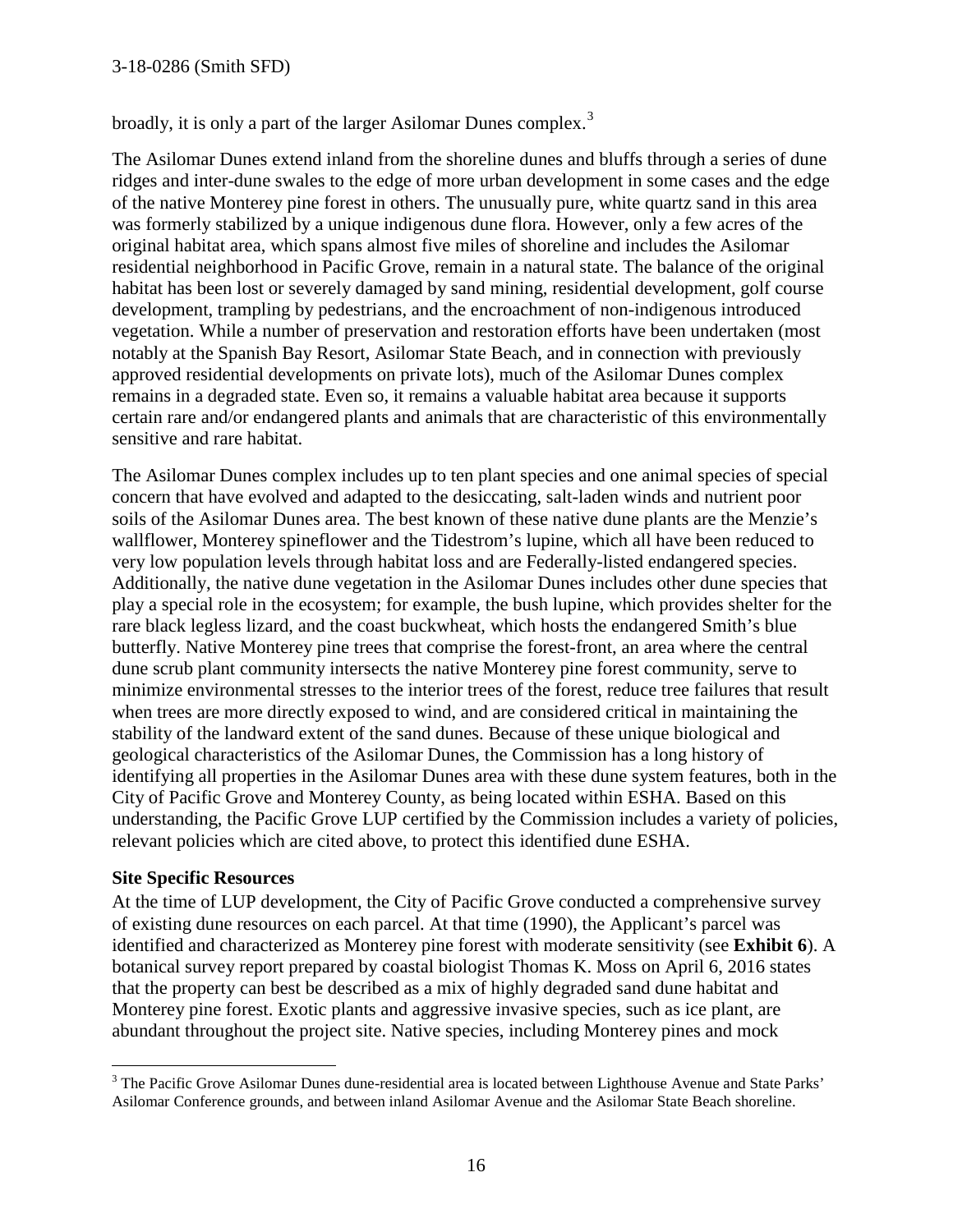heather, are also found on site. No individual occurrences of sensitive plant species were found, but the report concludes that the site could support sensitive dune plants. The report also noted that the black legless lizard likely occurs on the property, but the site was not searched for its presence. The black legless lizard is listed on the California Department of Fish and Wildlife's "Species of Special Concern."

Commission staff has visited the site and confirmed that the site contains dune habitat, albeit degraded with non-native plants in some areas, as well as Monterey pine forest. Therefore, based upon the presence of dune and forest habitat and the potential for special status species, and consistent with the City's LUP and prior Commission actions on other proposed development in the Asilomar Dunes, the Commission finds that the site is environmentally sensitive habitat as defined by Section 30107.5 of the Coastal Act.

#### **Project Impacts**

The proposed project will impact the dune ESHA on the site in two ways: (1) it will provide for a new residential use in dune ESHA for the foreseeable future, and (2) it will contribute to the cumulative loss of the Asilomar Dunes system. Nonetheless, to avoid an unconstitutional taking of private property, the Commission must allow some beneficial economic use of the Applicant's property, considering the fact that the Applicant's entire property is located within ESHA (for which the Coastal Act normally limits development to resource-dependent uses). As discussed below, with on and offsite restoration, avoidance of sensitive dune species, and conditions to meet the coverage limitations of the LUP, the project is conditioned as much as possible to be consistent with Coastal Act Section 30240 and simultaneously satisfy constitutional standards regarding unconstitutional takings of property.

#### *Residential Use in ESHA*

The residential zoning of the existing parcel pre-dates the Coastal Act, including Section 30240, the purpose of which is to protect environmentally sensitive habitat areas. Ordinarily the Coastal Act does not allow residential uses in ESHA, absent a need to comply with Section 30010 by avoiding an unconstitutional taking of private property. Thus, the existing residential parcel in the Asilomar Dunes ESHA is in a manner of speaking "grandfathered" for purposes of compliance with Coastal Act Section 30240. Construction of a single-family dwelling within ESHA would normally be incompatible with the requirements of Coastal Act Section 30240, which expressly states that "only uses dependent on [ESHA] resources shall be allowed within those areas." Still, considering that the Asilomar neighborhood was subdivided prior to passage of the Coastal Act; the R-1-B-4 zoning designation of the Applicant's property specifically allows for single-family, low-density residential dwelling; and further considering that the Commission must allow *some* economically-beneficial use of the Applicant's property to avoid an unconstitutional taking of private property without compensation, the Commission recognizes that approval of a single-family dwelling (as proposed here) achieves the resource-protection policies underlying Section 30240 of the Coastal Act as much as possible while still allowing for residential development as contemplated by the parcel's zoning.

As proposed, the project will result in a new structure and associated residential development on the site. Although the application has not specifically addressed the life of the project, the Commission assumes that the new home will be on the site for at least 50 years, if not more. The Commission expects, therefore, that the impacts of the proposed residential use of the site will be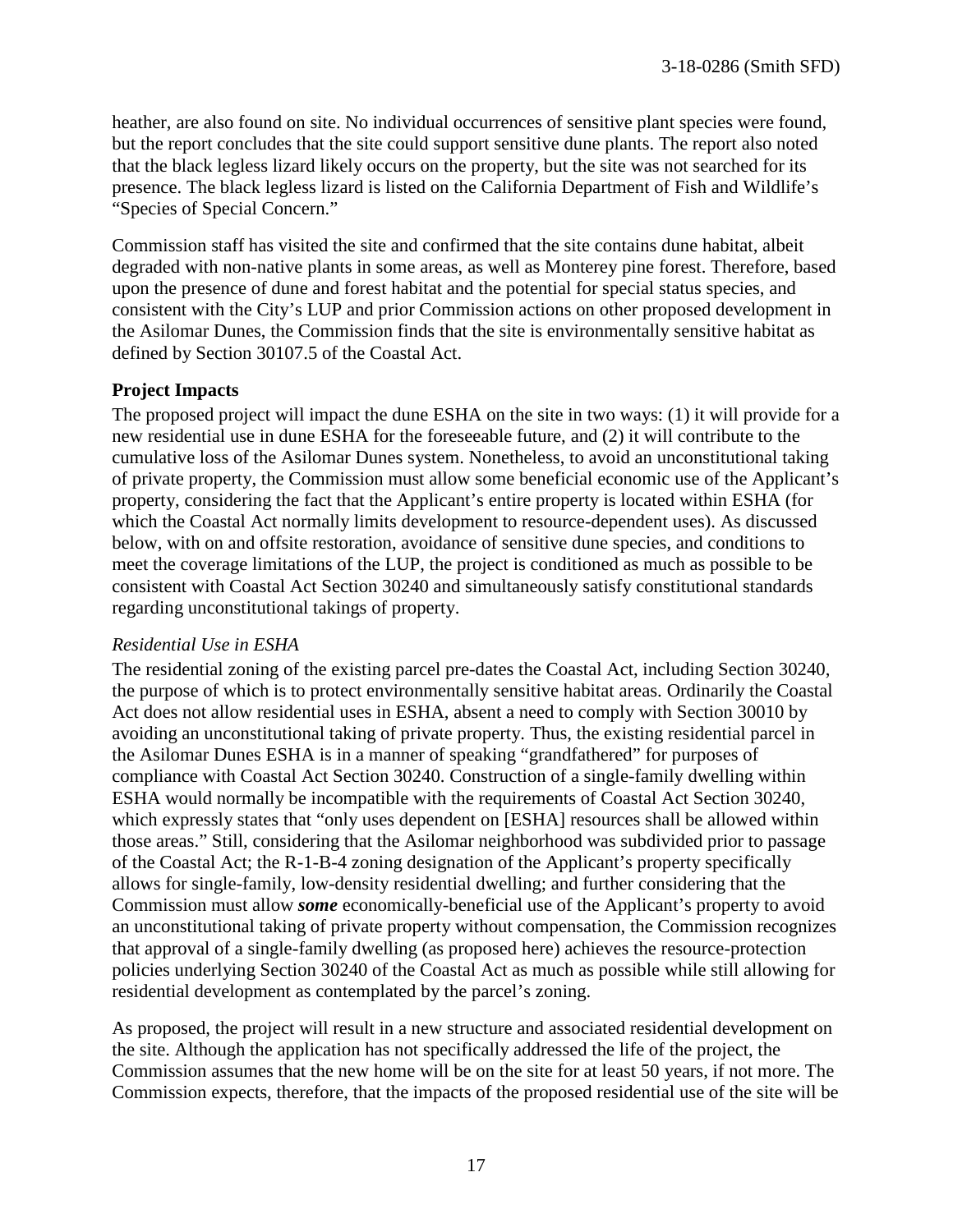#### 3-18-0286 (Smith SFD)

extended into the future for as long as the new house remains on the site.

#### *Direct and Indirect ESHA Impacts*

The impacts of the proposed residential use on ESHA are varied. First and foremost is the direct loss of dune ESHA onsite due to the proposed development footprint of 7,084 square feet, or approximately nine percent of the 78,520-square-foot site. The proposed residence and garage would cover 3,616 square feet of the site. Another 1,276 square feet of impervious development includes three small patios at the back of the residence and one larger patio at the front, while a 2,192-square-foot driveway will be constructed with permeable pavers. The project also includes 768 square feet of outdoor living space where residential uses will be allowed, but which will be left in a natural condition.

The other significant onsite impacts to ESHA are due to the location of the residential use immediately in and adjacent to the remaining habitat, without any buffers. To implement Coastal Act Section 30240, the Commission usually requires not only avoidance of ESHA but also the use of buffering to minimize the disruption of habitats from non-compatible uses. Such impacts include light and noise; shading of dune habitat; the potential introduction on non-native plants and invasive species; direct disturbance of habitat from residentially-related activities; and potential impacts on flora and fauna from domestic animals. In the case of dune habitat, the presence of residential development also results in a general impact to the ecological functioning of the dune system, including fragmentation of habitat and the prevention of sand movement that is an ongoing feature of dune habitat systems.

As with other parcels in the Asilomar Dunes system, the direct impacts to adjacent habitat are not avoidable if a residential use of the site is allowed because the entire site is ESHA. There is no feasible location that would also buffer the ESHA. Some of the impacts could perhaps be reduced, for example by making the home design more compact (smaller) in order to minimize coverage and maximize adjacent contiguous habitat. The project plans propose total coverage that is within the LUP maximum for residential development. The design of this house is relatively compact with the exception of a long front driveway, but such a design in this case is appropriate because the proposed house has been purposefully set back from the street to avoid the more heavily forested areas of the site and in an open area that is devoid of native vegetation However, the overall impacts of the existing residential use on the dune system cannot be fully eliminated without entirely eliminating the residential use of the Applicant's property.

#### *Expanded Residential Use of Site*

The new residential use and development will displace areas of previously undeveloped but highly degraded dune habitat. The project includes a 5,367-square-foot two-story home with three bedrooms, two-and-half bathrooms, a three car garage, and outdoor patio areas. The size of the new residence can be expected to support a large family, pets, cars, and other typical household indicators. This generally equates to a greater amount of light, noise, and other disturbances that can impact ESHA.

#### *Temporary ESHA impacts*

The project will also result in direct temporary impacts to dune ESHA necessitated by the construction process. Inevitably the project will entail impacts to dune and pine forest habitat beyond the proposed final development footprint, as it is not reasonably feasible to contain all of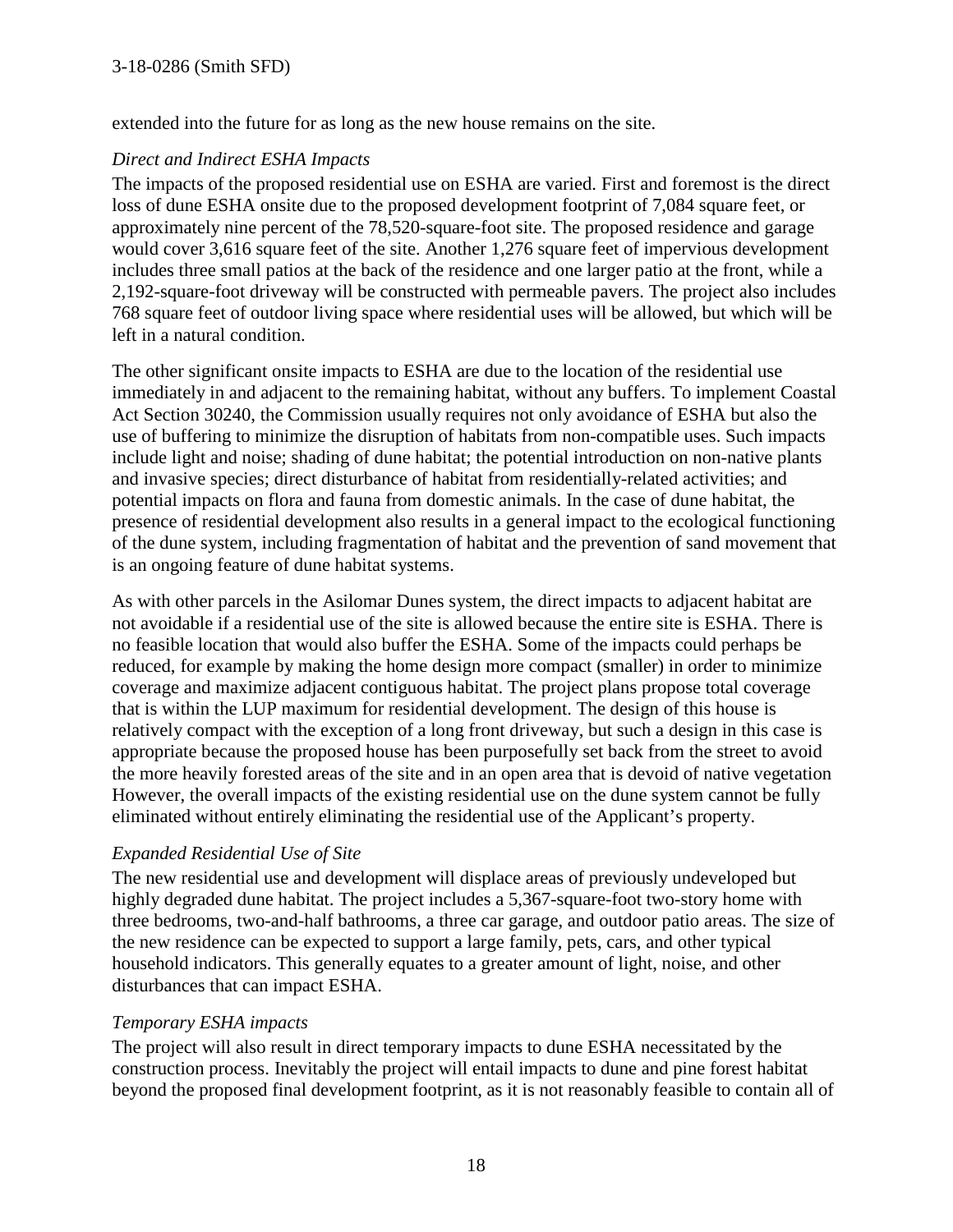the construction activity within the development envelope itself. Although these areas will be restored at the end of the construction process, these temporary impacts are, nonetheless, impacts to dune ESHA that must be accounted for. The project will also include utility trenching and sewer installations that will also result in a temporary disruption of ESHA, and can reasonably be expected to result in future disruption for necessary repairs and maintenance.

#### *Cumulative Impacts to Asilomar Dunes System*

The Applicant's project is located near the northern end of the Asilomar Dunes dune-residential area of Pacific Grove, an area now of approximately 60 acres where the dunes retain roughly their original contours. Although divided into about 95 lots and developed with approximately 75 existing dwellings, the area still contains some of the best remaining examples of the original Asilomar Dunes landform and flora.

The cumulative impacts of additional residential development, both new development and redevelopment, will have a substantial adverse impact on the unique ecology of the Asilomar Dunes, as each loss of natural habitat area within the Asilomar Dunes formation contributes to the overall degradation of this finite and extremely scarce coastal resource. This cumulative impact includes direct loss of habitat, increased fragmentation and interference with ecological processes, and intensified impacts from expanded and intensified residential development immediately within the dunes system.

#### **Consistency with the Coastal Act and LUP Guidance**

The Commission has a long history of protecting the Asilomar Dunes system ESHA, including through development and application of guiding Pacific Grove LUP policies that strike a balance between maximum dune habitat protection and allowance of a reasonable residential use on preexisting subdivided parcels in the Asilomar area. To minimize disturbance to the sensitive dune and related habitats, the total maximum aggregate lot coverage (not counting outdoor living space area) under the certified LUP is limited to 15 percent of the lot area for most lots (i.e., for lots greater than one-half acre in size). In cases where a lot is one-half acre or less, up to 20 percent aggregate lot coverage may be allowed provided that: 1) an offsetting area of native habitat will be restored and maintained adjacent to the site such that the total area preserved, restored, and maintained is equal to at least 80 percent of the total area of the lot, and 2) the additional coverage is necessary to avoid a hardship in the case of existing parcels of less than one-half acre, which would otherwise suffer in comparison to adjacent slightly larger developed parcels. As defined in the LUP, this coverage includes buildings, driveways, patios, decks that do not allow for the passage of water and light to the dune surface, and any other features that eliminate native plant habitat. The LUP also allows an additional maximum of five percent of the lot area for "immediate outdoor living area" that is a dune area within which residential activities are allowed. Per the LUP, the remainder of any site (i.e., 75-80 percent, once maximum coverage and outdoor living area are accounted for) must be preserved as dune habitat, including through restoration/enhancement as necessary to ensure maximum feasible habitat value.

In this case, the proposed project is within the LUP-defined maximums, with approximately nine percent of the project site to be covered with development, and another 1% for outdoor living space. Thus, the proposed plans contemplate 10 percent total lot coverage (i.e., nine percent impervious coverage and one percent outdoor living space), all of which is new coverage above existing conditions but still within the established LUP maximum. The proposed residence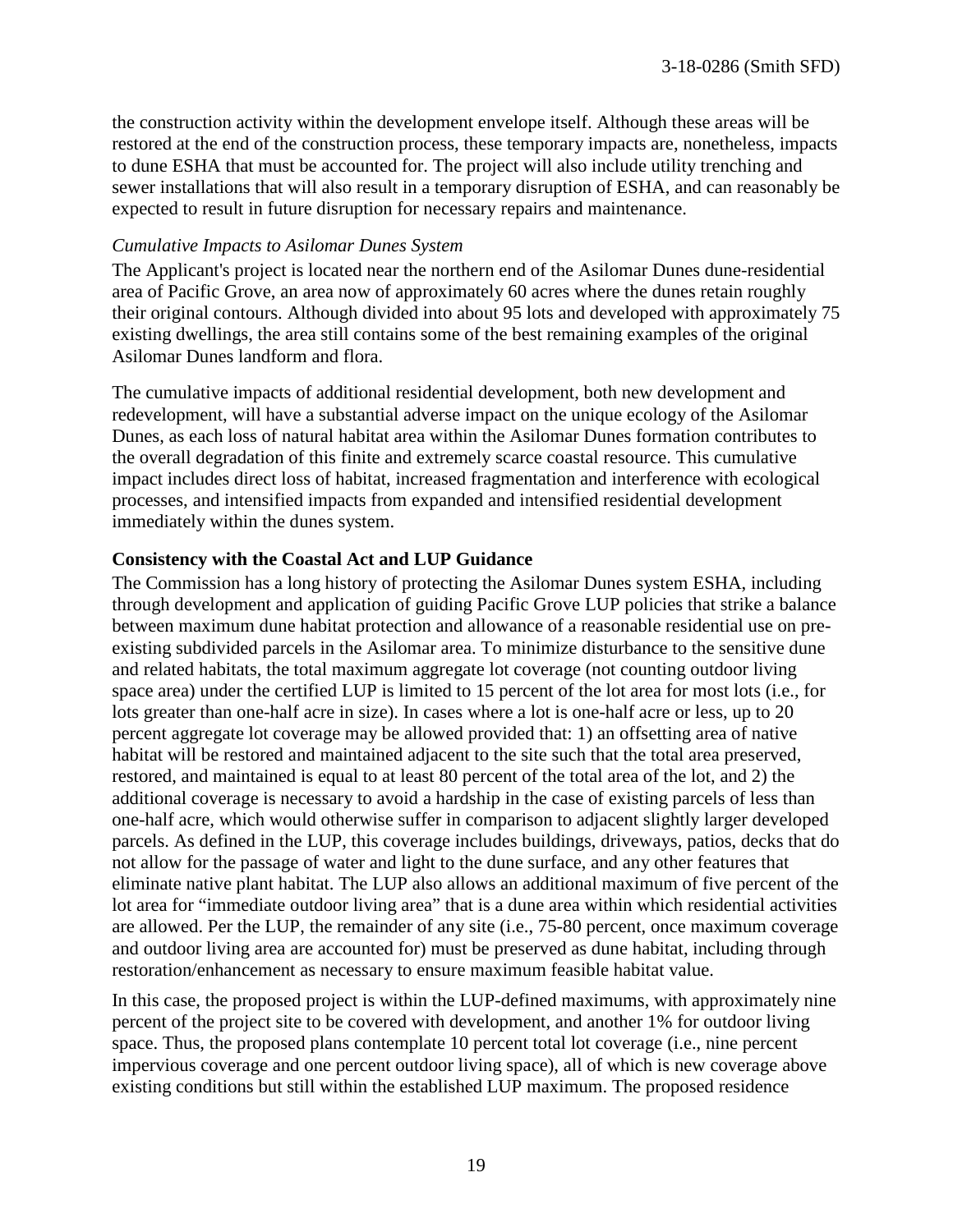otherwise avoids direct impacts to individual occurrences of endangered plant species<sup>[4](#page-19-0)</sup> and limits tree removal to five Monterey pines by siting the proposed residence within an open flat area of the site. The project also provides for replanting of an additional 32 Monterey pines and incorporates mitigation measures to ensure the protection of all remaining pine and cypress trees, including installation of temporary protective fencing prior to construction and daily inspections by a qualified biologist. Additionally, the Applicant has incorporated into the project a dune and forest restoration plan for the remainder of the site.

The Commission has generally applied the guiding LUP 15/5 percent (or 20/5 percent for lots less than half-an-acre in size) coverage rule cited earlier for cases in Asilomar where new development is proposed on vacant lots. This is to address the Coastal Act requirements to protect ESHA from non-resource-dependent development, while avoiding a taking of private property. This intent is summarized in the Commission's 1988 findings for adoption of the LUP:

*Over a period of 14 years, the Coastal Commission has considered several dozen coastal development requests in the Asilomar Dunes area…* 

*Because of this existing pattern of use, it wasn't feasible to exclude residential development from existing vacant parcels. Therefore, the Commission has emphasized preservation and restoration of remaining habitat rather than strict prohibition …Generally, this has meant that building and driveway coverage have been limited to 15% or less of the parcel area; some flexibility has been allowed where hardships resulted from very small lot sizes or similar circumstances…*

Since certification of the LUP, the Commission has in other past instances relied on the LUP standard, with specific attention to limiting the total site coverage (excluding outdoor living space) of new residential development on vacant lots of record to 15 percent (e.g., 3-99-071 (Knight); 3-01-013 (Baldacci); 3-01-020 (Pletz)). As anticipated by the LUP, the Commission has allowed up to 20 percent coverage in cases involving smaller (less than one-half acre), more constrained lots (e.g., 3-90-123 (Naegele); 3-10-045 (DaCosta); 3-14-0981 (Carp); 3-16-0350 (St. Dennis)).

More recently, in cases where there was new dune coverage, a coverage increase within the LUP maximum, and/or a coverage decrease for a remodel that was still above LUP maximums, the Commission has also required 2:1 off-site mitigation for such dune coverage (e.g., 3-10-029 (Johnston); 3-11-020 (Goins); and 3-14-0981 (Carp); 3-14-1172 (White)).

Another important aspect of the Commission's permitting history in Asilomar is the evolution and refinement of the application of Coastal Act Section 30240 to new residential development in dune ESHA. For example, as evidenced by the LUP finding cited above, the Commission has always been concerned with the need to provide for a residential use on existing vacant lots of record in Asilomar, notwithstanding the presence of dune ESHA. However, the Commission's

<span id="page-19-0"></span> $\overline{a}$ <sup>4</sup> This does not account for potential seed bank present below the surface of the dunes on the site, but rather is focused on individual expressed above-ground plants. Given the shifting nature of these types of dunes, including shifting seed banks etc., it is generally presumed that expressed individuals indicate that seed stock for these species is present in the general area, and that the "habitat" for these species is not necessarily confined to individual expressed occurrences. That said, it has also been the Commission's long-standing practice to avoid locations of individual sensitive plants that are identified on a site.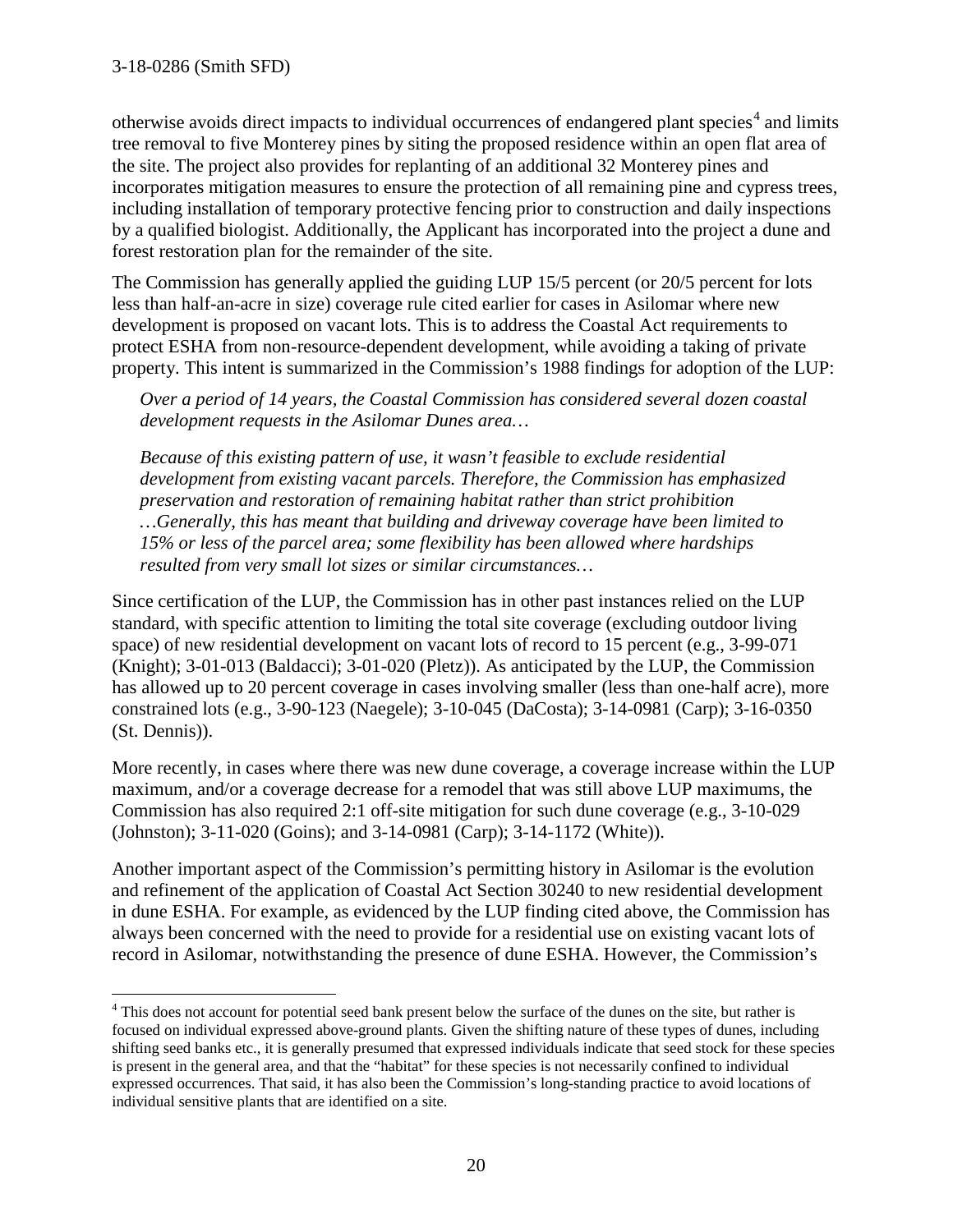more recent findings for such approvals have become more focused on the need to make such approvals to avoid a taking of private property pursuant to Coastal Act Section 30010 (e.g., 3-05- 059 (Pletz) and 3-05-060 (Reinstedt); 3-14-0981 (Carp) 3-14-1186 (Griffith); 3-14-1591 (Grines);  $3-16-0350$  $3-16-0350$  $3-16-0350$  (St. Dennis)). In addition, since the *Bolsa Chica* decision in 1999,<sup>5</sup> there has been increased attention on the need to more strictly apply the resource-dependent requirement of Section 30240 to more closely conform with the legal principles regarding Section 30240 as established by caselaw (including *Bolsa Chica*, among others). Although the practical effect may have been similar, earlier decisions in Asilomar focus more on the need to minimize significant disruption of dune habitat and less on the fact that residential development is not a resourcedependent use.

The case at hand involves a vacant, residentially-zoned lot and thus allowing this duneresidential parcel to enjoy the same limited benefits of some residential development in ESHA, below the maximum coverage allowed by the LUP certified by the Commission, is permissible if ESHA impacts are minimized and appropriately mitigated. In this case, the proposed residence is sited in the least sensitive area of the site, is relatively compact in design, and avoids expressed sensitive plant species. The proposed project would thus leave approximately 90% of the site undeveloped and restored to high quality habitat. The design includes significant open space behind and in front of the house, which would allow for the transfer of sand and seed, as well as allow for the passage of wildlife, including deer. The development will necessarily involve some impacts to areas immediately surrounding the building envelope, but such impacts will be minimal and temporary. Recognizing the unique circumstances of dune protection in the Asilomar system, including the LUP guiding policies that clearly establish a maximum coverage limit and which the Commission has relied upon in the past, the project can be found as consistent as possible with Section 30240 if conditioned to address the direct, indirect, and cumulative impacts of the development. To assure maximum protection and thus minimize significant disruption of ESHA, and to mitigate new direct and cumulative impacts to ESHA, as required by both the Coastal Act and the LUP, onsite and offsite restoration of dune habitat is also necessary.

Special conditions have been attached to this permit that limit development in conformance with the submitted approved plans that identify the maximum impervious site coverage to include no more than 7,084 square feet and no more than 768 square feet (see **Special Condition 1**).

To best protect remaining dune habitat, special conditions are also attached to ensure that outdoor living areas immediately abutting native dune restoration areas are planted with native species from local stock appropriate to the Asilomar Dunes area. Specifically, **Special Condition 2** requires the submittal of final landscaping plans that, among other things, prohibit the planting of non-native, invasive species, require all plant materials to be complementary to the native habitats in the project vicinity (Central Coast Dune Scrub and Monterey Pine Forest), prevent the spread of exotic invasive plant species, and avoid contamination of the local native plant community gene pool. **Special Condition 2** allows sand excavated during development to be placed outside of the building envelope in a manner that replicates surrounding natural dune forms, provided it will support and enhance the restoration of natural habitat values.

<span id="page-20-0"></span> $\overline{a}$ <sup>5</sup> *Bolsa Chica Land Trust v. Superior Court*, 71 Cal. App. 4th 493 (1999).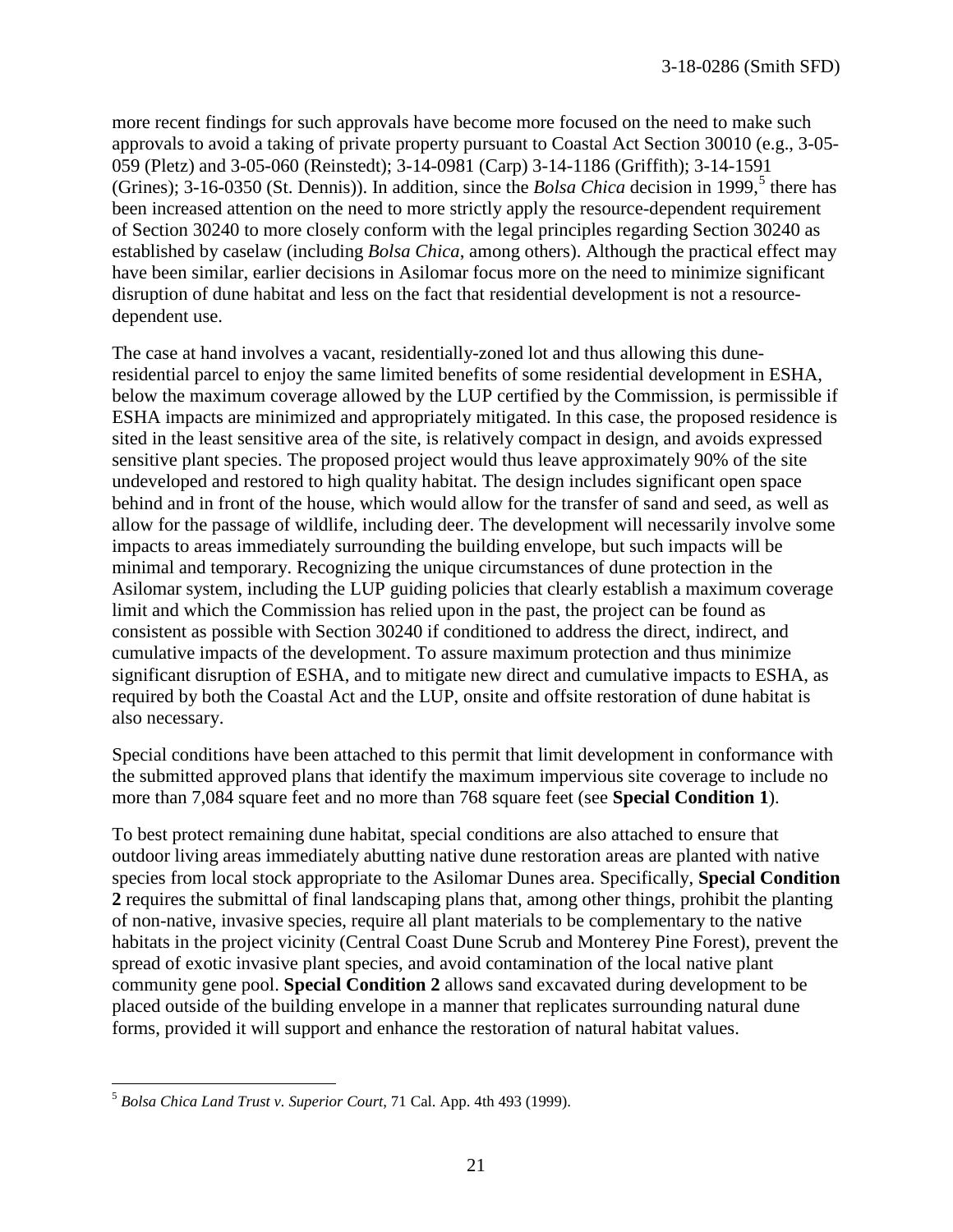#### 3-18-0286 (Smith SFD)

**Special Condition 2** also prohibits fencing on the site, so as to ensure the maximum natural exchange of sand and seed stock and wildlife corridor continuity, thereby helping to facilitate continuous dune resource values. Although fencing consistent with protecting habitat preservation areas may be appropriate for a short time during construction, any other fencing for this site is not appropriate and must be removed (if existing) and not installed otherwise. This condition does allow for temporary exclusionary fences to protect habitat areas outside of the building envelope during construction and are a necessary mitigation measure and are required to assure protection of these environmentally sensitive habitat areas.

Because the project will adversely impact sensitive dune habitat areas in the manner described above, mitigation is required to offset these impacts. Specifically, dune habitat areas must be enhanced and protected over the long term to offset impacts to these areas from a non-resourcedependent residential use and for the temporary impacts associated with the construction of the residence. The Applicant's proposed dune restoration plan can form the basis for such long-term enhancement and protection. Accordingly, this approval requires a qualified biologist to prepare and implement a native dune restoration plan for the site (**Special Condition 3**) that includes performance standards, and long-term maintenance and monitoring of the undeveloped portions of the property. In addition, the restoration area must be made off-limits to other than habitatrelated development and uses; thus this approval prohibits development outside of the approved development envelope, other than restoration and utilities, and pedestrian access to the cultural resources located on the site (see discussion in the "Archaeological Resources" section below), and it requires protection and restoration of all of these areas through an open space restriction (see **Special Condition 5**). In order to ensure that future owners are aware of these prohibitions and to ensure the protection of these areas, the Commission also requires that a deed restriction be recorded against this property that will include all of the conditions of approval, including the habitat restoration plan and prohibition on development outside of the building envelope, as restrictions on the use of this property (see **Special Condition 10**). Defining a building envelope will help reduce adverse impacts to the environmentally sensitive habitat area, as well as minimize disruption to the sand dunes, throughout the life of the development.

The subject lot in this case is entirely undeveloped and thus the entire residential development footprint will result in the direct displacement and permanent loss of ESHA, which must be mitigated. The project will result in the direct displacement and permanent loss of 8,092 square feet of ESHA, which includes 7,084 square feet of residential coverage, 768 square feet of outdoor living space, and 240 square feet for the driveway approach that is within the City rightof way. The Commission has found that offsite restoration is frequently not entirely successful, however, so that mitigation at a 1:1 ratio is not sufficient to fully mitigate the impacts from lost habitat. Thus, **Special Condition 4** requires that, prior to construction, the Applicant submit an offsite dune habitat restoration plan that provides for restoration of 16,184 square feet of dune habitat within the Asilomar Dunes system (mitigation for 8,092 square feet at the ratio of 2:1).<sup>[6](#page-21-0)</sup>

In past cases, the Commission has required that offsite restoration be done on the road right-ofway area directly adjacent to an Applicant's property. However, the Applicant's property does not abut a large enough right-of-way area to complete the required offsite restoration. The

<span id="page-21-0"></span> $\overline{a}$ <sup>6</sup> The extra area of restoration provides a contingency buffer in the event the entire offsite restoration is not successful.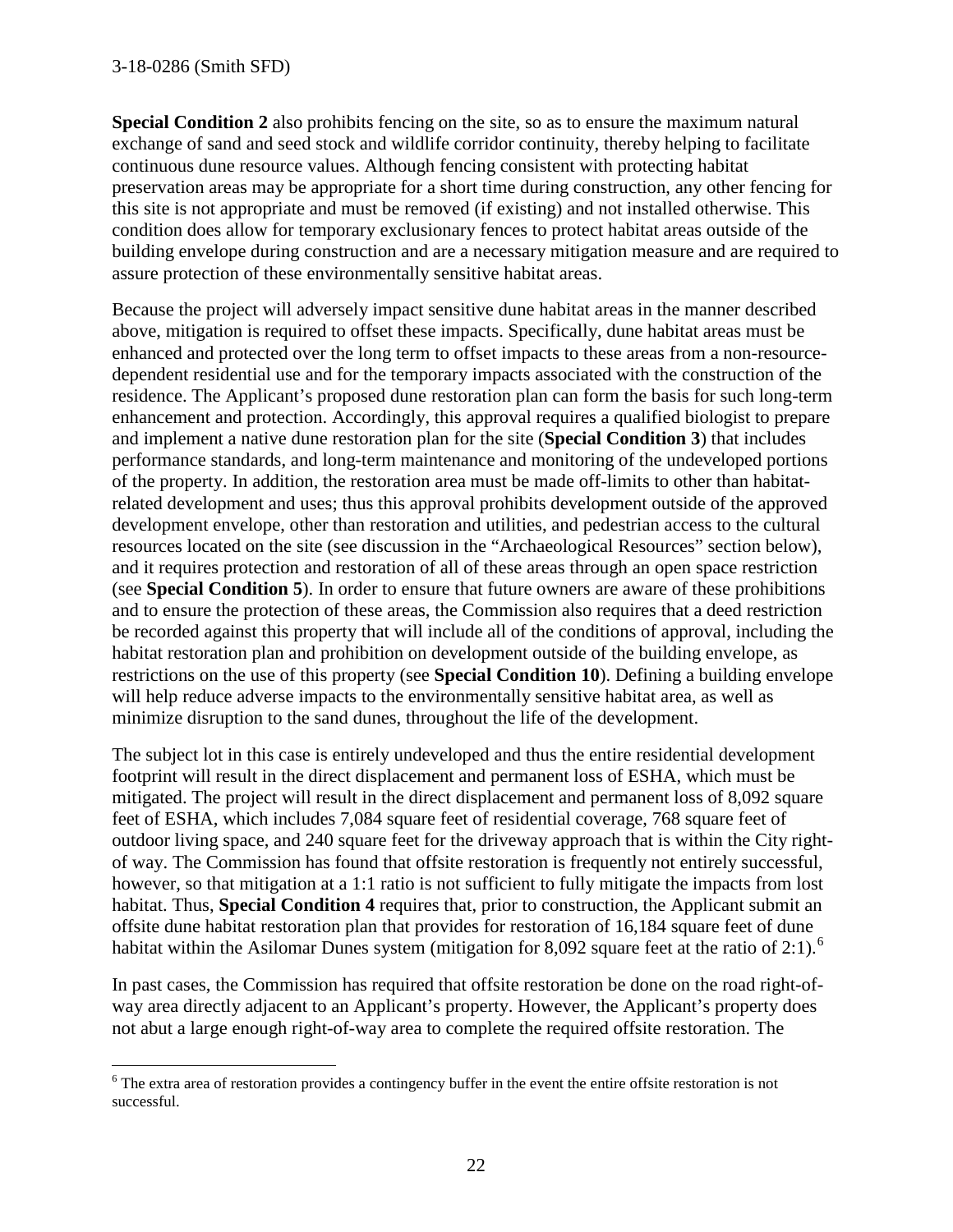Applicant currently proposes to restore the 8,735-square-foot right-of-way, which falls 7,449 square feet short of the 16,184-square-foot off-site mitigation requirement. **Special Condition 4** thus allows the Applicant to submit to the Executive Director evidence that a dune restoration payment of \$2/square-foot<sup>[7](#page-22-0)</sup> for the required 2:1 dune mitigation (i.e., two times the calculated area (in square feet) of dune habitat converted to residential uses) has been deposited into an interest-bearing account to be established and managed by one of the following entities as approved by the Executive Director: the City of Pacific Grove, Monterey County, and/or the California Department of Parks and Recreation (State Parks), for the sole purpose of financing dune habitat restoration and maintenance within the Asilomar Dunes system. All of the funds and any accrued interest shall be used for the above-stated purpose, in consultation with the Executive Director, within ten years of the funds being deposited into the account. Any portion of the funds that remains after ten years shall be donated to one or more of the State Parks units located in the vicinity of the Monterey Peninsula, or other organization acceptable to the Executive Director, for the purpose of restoring and maintaining sensitive habitat. As described above, 16,184 square feet  $(8,735)$  square feet x 2) of off-site dune mitigation or a corresponding dune mitigation payment of \$32,368 (16,184 x  $$2 = $32,368$ ), or a combination of both (for example 8,735 square feet of right-of-way restoration and dune mitigation payment of \$14,898  $(7,449 \times$  \$2 = \$14,898)), would be required.

To assure compliance with the native dune restoration plan, an environmental monitor must observe the site daily during earth disturbing activities and at least weekly during construction. Experience has shown that weekly monitoring helps ensure that workpeople and materials stay out of sensitive natural habitat areas. The City has required this monitoring as part of its Mitigation Monitoring Plan, consistent with LUP Policy 2.3.5.1(c) regarding compliance inspections during the construction phase, and **Special Condition 6** incorporates the Mitigation Monitoring Plan as part of this CDP.

Although none were found during project surveys, the site contains potential habitat for black legless lizards. To assure no adverse impacts to these lizards during construction activities, the City has adopted a pre-construction lizard survey and **Special Condition 6** incorporates this as a requirement of this CDP.

In addition, **Special Condition 2** requires implementation of best management practices (BMPs) during construction to prevent erosion, sedimentation, and the discharge of pollutants during construction. **Special Condition 2** also requires all utilities to be installed in a single corridor underlying the building envelope, consistent with LUP Policy 2.3.5.1.g.

#### **ESHA Conclusion**

As conditioned to: limit the development footprint to an aggregate of 7,084 square feet of coverage and 768 square feet of outdoor living space; require implementation of a native dune restoration plan; record an open space deed restriction clearly identifying the requirements for restoration and maintenance of natural habitat for the rest of the site; incorporate the City's mitigation measures; prohibit all fencing; and prohibit any future development in the restored area outside of the coverage area, the proposed development is consistent with the certified LUP

<span id="page-22-0"></span> $\overline{a}$  $7$  The amount of 2 dollars/sq. ft. or \$87,120 per restoration acre is based on the Commission's understanding of the current cost of restoration in the Asilomar Dunes based on recent examples (e.g., the dune restoration recently undertaken at the Great Tidepool site).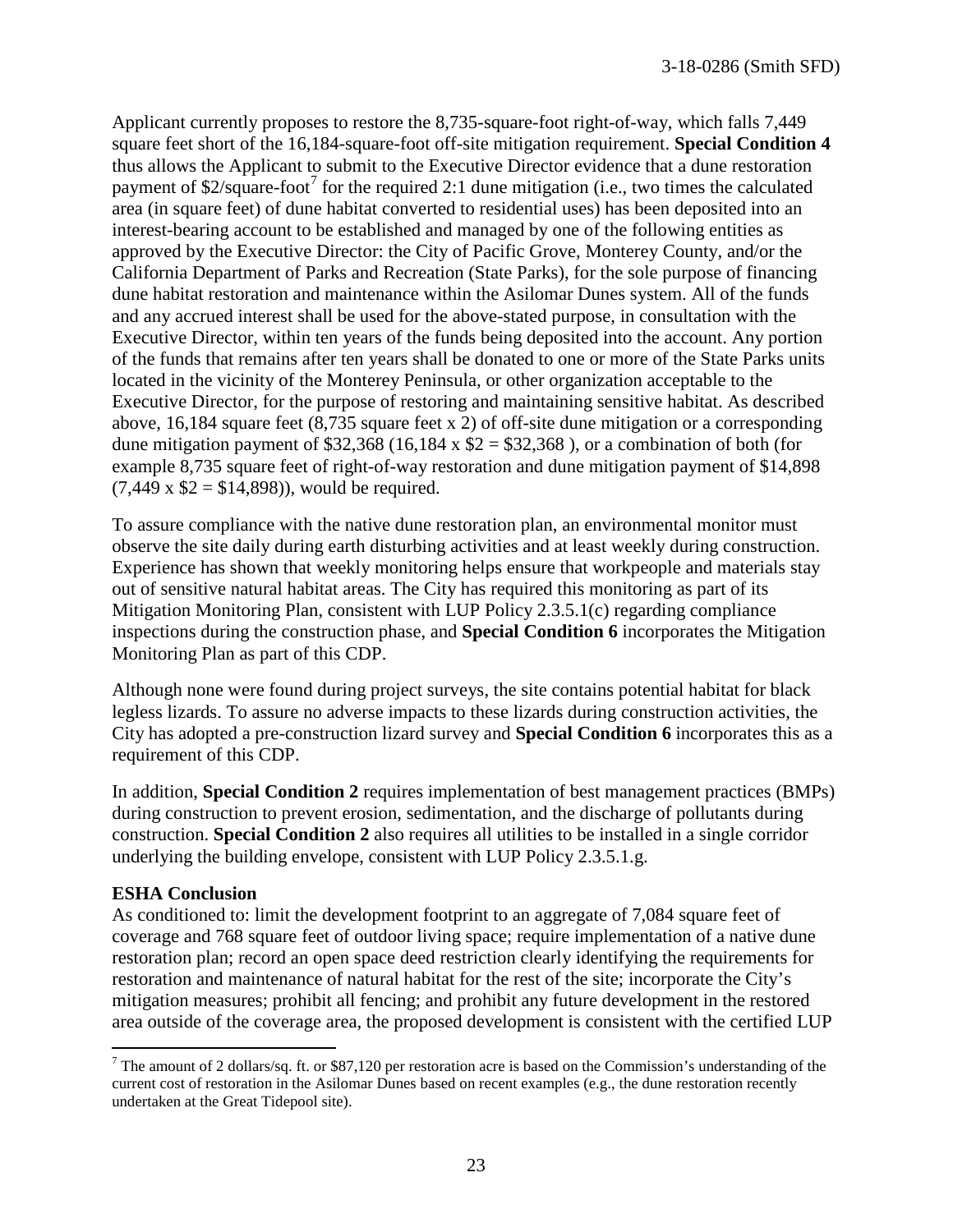as guidance. Given the unique context of development within the Asilomar Dunes area, in which the Commission's certification of the LUP included an assessment of Coastal Act ESHA policies and established long-term planning policies that protect the dune ecosystem as a whole in this area, taking into account development potential of existing residentially designated legal lots, the project is also as consistent as possible with the Coastal Act's sensitive habitat policies while also allowing for the scale of residential development the Commission contemplated would be allowed when it certified the LUP for this area.

## **D. VISUAL RESOURCES**

#### **Applicable Policies**

Section 30251 of the Coastal Act states:

*The scenic and visual qualities of coastal areas shall be considered and protected as a resource of public importance. Permitted development shall be sited and designed to protect views to and along the ocean and scenic coastal areas, to minimize the alteration of natural land forms, to be visually compatible with the character of surrounding areas, and, where feasible, to restore and enhance visual quality in visually degraded areas. New development in highly scenic areas such as those designated in the California Coastline Preservation and Recreation Plan prepared by the Department of Parks and Recreation and by local government shall be subordinate to the character of its setting.* 

The City's certified Land Use Plan, which is advisory in this case, also contains the following relevant policies:

*LUP Policy 2.5.2. …Coastal area scenic and visual qualities are to be protected as resources of public importance. Development is required to be sited to protect views, to minimize natural landform alteration, and to be visually compatible with the character of surrounding areas.* 

*LUP Policy 2.5.5.4. New development on parcels fronting Sunset Drive shall complement the open space character of the area. Design review of all new development shall be required. The following standards shall apply; … Residential structures shall be single story in height and shall maintain a low profile complimenting the dune topography. In*  no case shall the maximum height exceed 18 ft. above natural grade within the *foundation perimeter prior to grading.* 

*LUP Policy 2.5.5.5. Landscape approval shall be required for any project affecting landforms and landscaping. A landscaping plan, which indicates locations and types of proposed plantings, shall be approved by the Architectural Review Board.* 

*LUP Policy 2.5.5.6. …Utilities serving new single-family construction in scenic areas shall be placed underground.* 

*LUP Policy 3.1.1.2. New buildings shall be limited to two stories (25 ft.) in height unless otherwise specified by the Plan…*

*LUP Policy 3.4.4.1. All new development in the Asilomar Dunes area shall be controlled*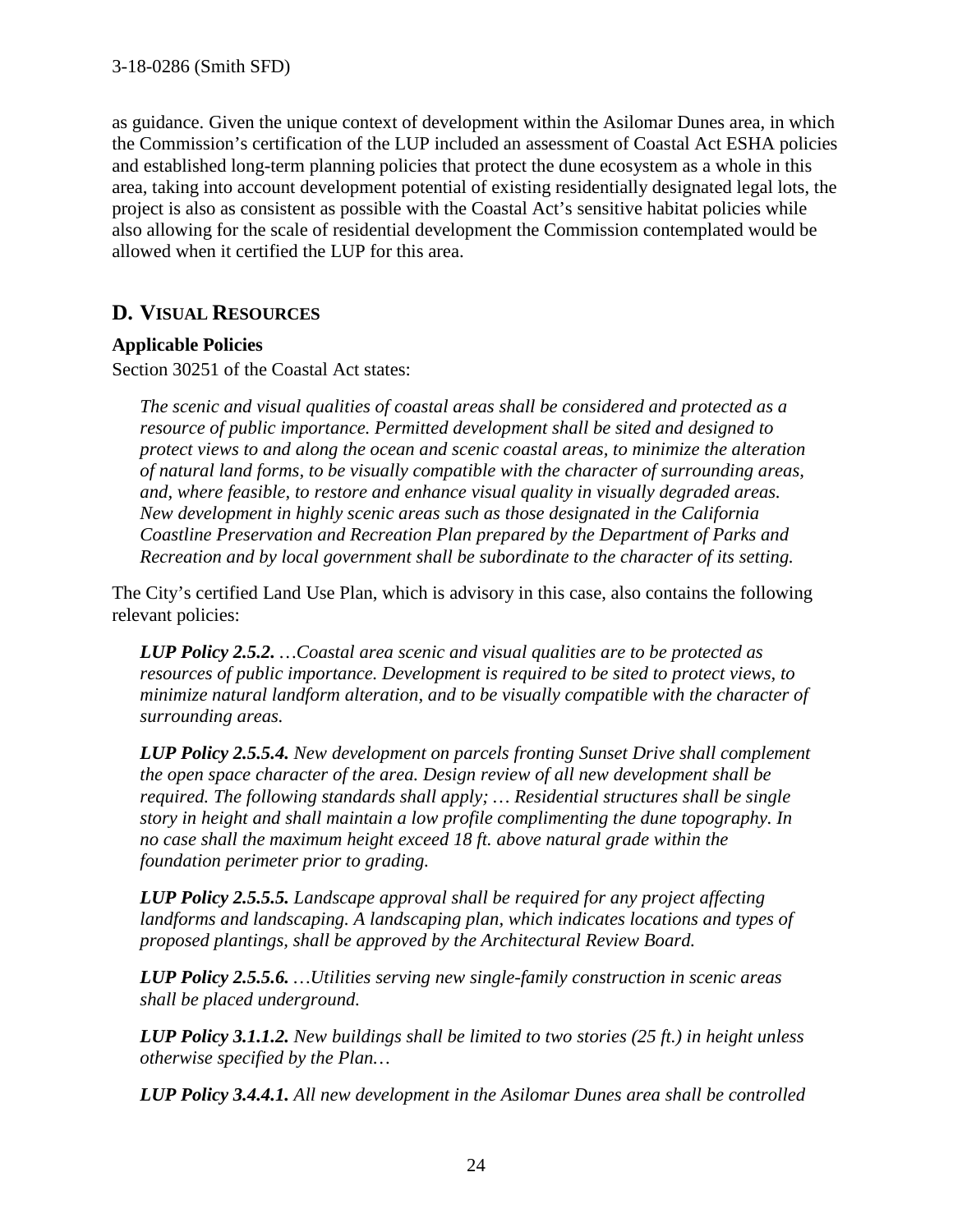*as necessary to ensure protection of coastal scenic values and maximum possible preservation of sand dunes and the habitat of rare and endangered plants.* 

#### **Consistency Analysis**

Both the Coastal Act and the LUP require that new development be compatible with and subordinate to the character of this important Asilomar Dunes viewshed. This viewshed is to be protected as a "resource of public importance." The LUP provides guidance in this respect, including by limiting overall height to 18 feet for residences along Sunset Drive, 25 feet elsewhere, and by requiring that development maintain a low-profile that complements the dune topography. The subject lot is located three parcels inland of Sunset Drive. The proposed project will add a 5,367-square-foot 23-foot-tall two-story residence on a vacant lot, which is appears to be consistent with the LUP height limit. The proposed development is similar in size to recent residences within the Asilomar Dunes that were approved by the Commission (e.g. 4,437-squarefoot two-story residence at 1498 Pico (3-14-1186 (Griffith)) and 4,845-square-foot two-story residence at 1359 Lighthouse Avenue (3-14-1591 (Grines))), yet this project's 1.8 acre parcel is three times the size as such recent approvals and the proposed residence occupies a much smaller percentage of the site. Thus the mass and scale of the proposed project is similar to other surrounding residential development in the Asilomar Dunes area and the project conforms with or is below all Pacific Grove municipal code requirements regarding bulk and scale. The secondstory is stepped back from Lighthouse Avenue to create a larger public view corridor and includes an articulated roof so as not to appear as a solid wall and domineer over adjacent development. Because it does not front Sunset Drive and is located inland among other similarly sized two-story residences, the proposed project will be compatible with surrounding development, will generally fit into the dune-residential landscape, and should not significantly adversely affect public views. As proposed, the residence would not block views of the ocean from public viewing areas defined in the LUP's Shoreline Access Map (see **Exhibit 6**) and would not be visible from Sunset Drive and the adjacent recreational coastal trail. When combined with the restoration requirements, the project should appropriately blend into the established Asilomar aesthetic.

Accordingly, as conditioned, the proposed design is consistent with the visual protection provisions of Section 30251 of the Coastal Act and of the LUP. **Special Condition 2** recognizes the Applicant's proposal to limit the overall ridge height of the project to 23 feet above finished first floor elevation and requires confirmation that the building height is a maximum of 25 feet from natural grade. **Special Condition 2** also requires all utilities to be undergrounded and placed within a single corridor underlying the building envelope, consistent with the LUP.

As required by LUP Policy 2.5.5.4, final architectural approval was granted for the design by the City's Architectural Review Board on February 27, 2018 (see **Exhibit 7**). As previously described, all areas outside of the building envelope will be excluded from development by an open space restriction (**Special Condition 5**), which is required to protect the environmentally sensitive habitat on the remaining undeveloped portion of the property. This condition, and **Special Condition 3**, also will help to ensure visual consistency by maintaining the natural dune landform and Monterey pine forest as much as possible in a restored state that will help offset the dichotomy of residential development in the dunes/forest by ensuring that it is subordinate to the dune/forest setting. As conditioned for habitat purposes, the project results in the maximum allowable site coverage for this site, and no future additions will be allowed that would increase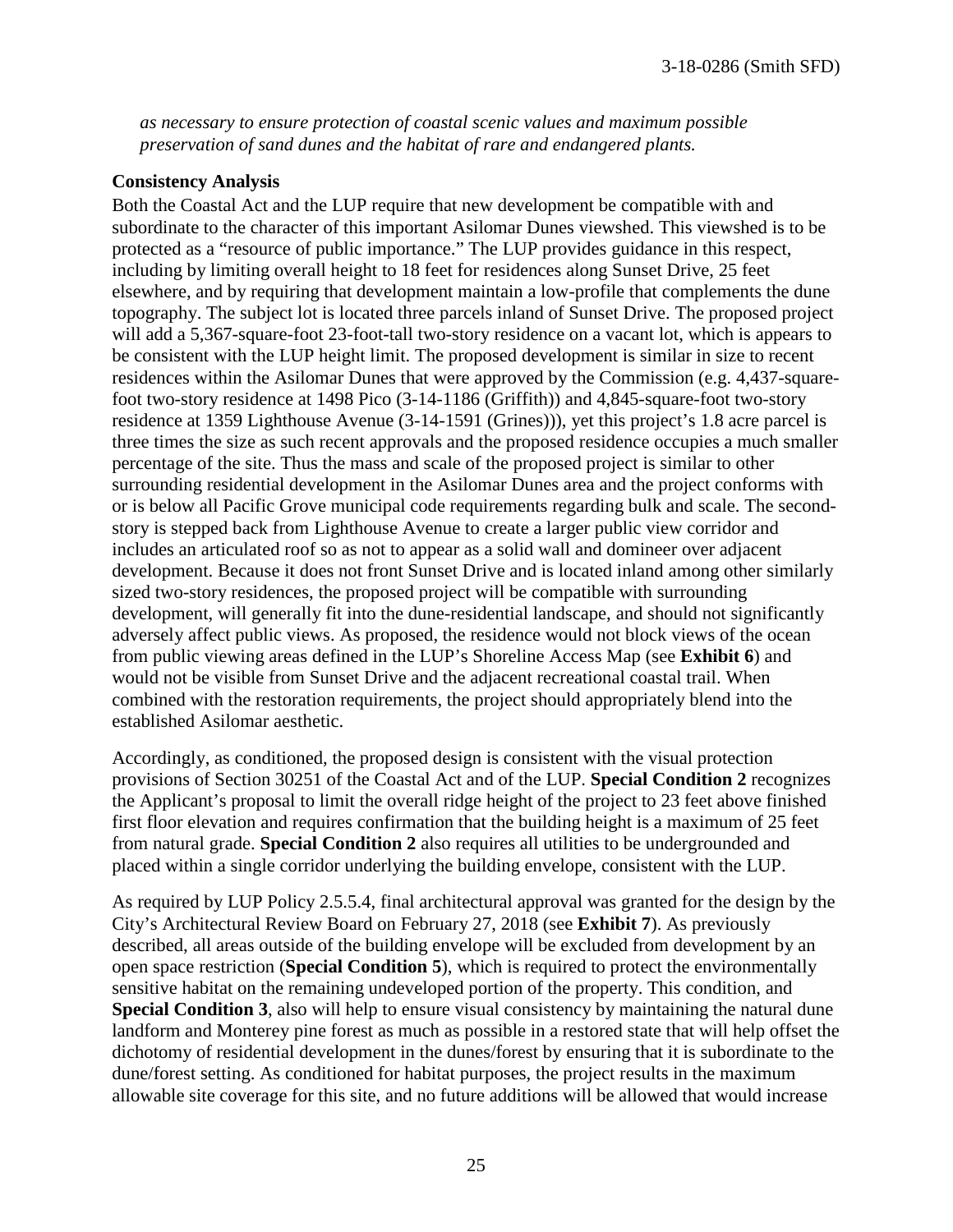the total aggregate site coverage or create additional view impacts. Again, this is also necessary to find visual consistency as additional development outside the development envelope would lead to inappropriate viewshed impacts. Thus, these conditions are also required for viewshed protection.

#### **Visual Resources Conclusion**

The proposed project should blend effectively within the dune aesthetic, including through restoration of the remainder of the site to help subordinate the residential development to the dune landscape in which it is located. The project will not block any ocean views from the LUPdefined public viewing areas and fits within the surrounding residential development. Given its size and setting, the approved project will be compatible with its surroundings and will generally fit into the dune-residential landscape. A special condition limits overall height to 23 feet, and the required habitat conditions limit the total development area of the site, protecting visual resources as well. Accordingly, the project can be found consistent with Section 30251 of the Coastal Act and the LUP's visual resource policies.

# **E. ARCHAEOLOGICAL RESOURCES**

#### **Applicable Policies**

Section 30244 of the Coastal Act states:

*Where development would adversely impact archaeological or paleontological resources as identified by the State Historic Preservation Officer, reasonable mitigation measures shall be required.* 

Land Use Plan Policy 2.4.5.1 also provides guidance on this topic as follows:

*LUP Policy 2.4.5.1. Prior to the issuance of any permit for development or the commencement of any project within the areas designated on Figure 3, the Archaeological Sensitivity Map, the City in cooperation with the State Historic Preservation Office and the Archaeological Regional Research Center, shall:* 

- *(a) Inspect the surface of the site and evaluate site records to determine the extent of the known resources.*
- *(b) Require that all sites with potential resources likely to be disturbed by the proposed project be analyzed by a qualified archaeologist with local expertise.*
- *(c) Require that a mitigation plan, adequate to protect the resource and prepared by a qualified archaeologist be submitted for review and, if approved, implemented as part of the project.*

#### **Consistency Analysis**

Both the Coastal Act and the City's LUP require development to implement reasonable mitigation measures to protect identified archaeological or paleontological resources. The LUP further requires a site survey, report, and mitigation plan to be completed by a qualified archeologist for projects within an archaeologically sensitive area.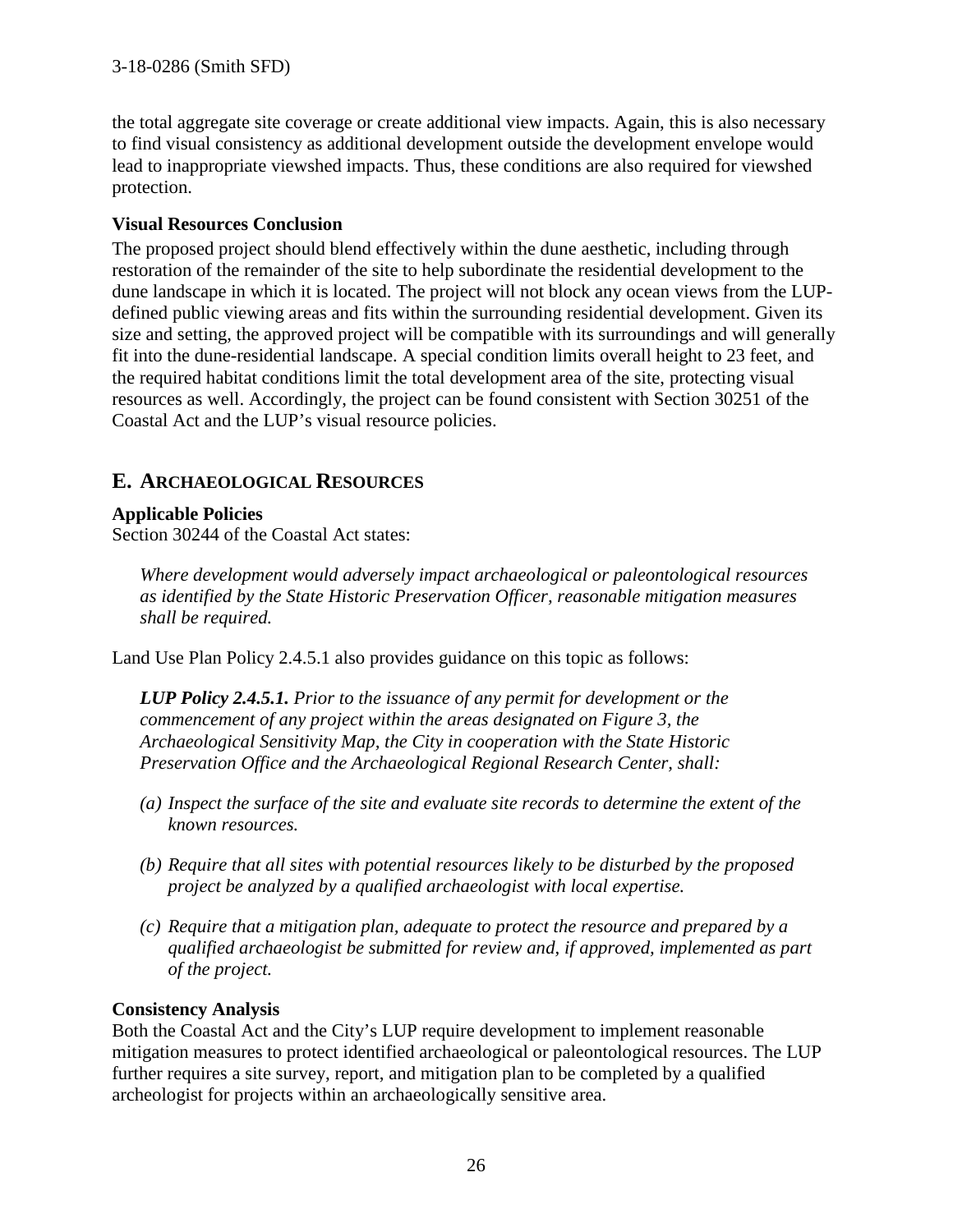The site is located within an archaeologically sensitive area, where potentially significant archaeological resources and artifacts have been discovered in the past, and thus an archaeological survey and report (Report) were required by the City through the local process (conducted and prepared by Gary S. Breschini, report dated July 29, 2015). The Report indicates that the site is located within one kilometer of 24 previously recorded archaeological sites, including one identified archeological site that is located within the property lines of the subject parcel. Specifically, a bedrock mortar is located on the western edge of the property and shellfish remains are scattered throughout the site (see **Exhibit 8** for the location of the bedrock mortar). Bedrock mortars are circular depressions in naturally occurring rock that signify their use for grinding of food products, which many living tribe members consider to be sacred objects that signify their direct ancestors' use of an area. The Report determined that the project may impact archeological resources due to the close proximity to this recorded resource. To ensure that archeological resources are protected, the Report recommends that: a 50-foot area on all sides of the bedrock mortar should be placed into an easement; a qualified archeologist should monitor all earth disturbing activities; and construction work should be suspended and a mitigation plan developed, to include data recovery and analysis, if additional archaeological materials are found.

The Monterey Bay region is represented by the Ohlone/Costanoan-Esselen Nation (OCEN), which is comprised of over 600 enrolled tribal members of Esselen, Carmeleno, Monterey Band, Rumsen, Chalon, Soledad Mission, San Carlos Mission (Carmel) and/or Costanoan Mission Indian descent. The City consulted with OCEN throughout the local approval process, and met and discussed the project with tribal representatives on at least six different occasions. Commission staff similarly had several phone calls and exchanged emails with the OCEN tribal chairperson. OCEN has voiced an objection to any disturbance or development of the project site due to the presence of culturally significant items. OCEN believes that any development or ground disturbing activities within their known ancestral lands throughout the Monterey Bay area (i.e., not just the project site, but also including the entire dunes area that is currently developed) would destroy their sacred ancestral sites and should be denied. Moreover, OCEN believes that the prior archeological survey was inadequate, the recommended buffer around the bedrock mortar is too small, and requests that any significant cultural materials unearthed during construction be returned to the tribe.

Denial of the proposed project would raise other issues (such as taking issues), and it is not clear that denial would be warranted for archeological reasons. In this case, the closest proposed development on the site is located 188 feet away from the bedrock mortar, well outside the 50 foot buffer recommended in the archeological Report. The City, in its local action, required that a 75-foot area surrounding the bedrock mortar be potentially subject to an easement to protect these resources. The bedrock mortar is also already within approximately 70 feet of residential development on the adjacent parcel to the west, and within 60 feet of Lighthouse Avenue. The entire Asilomar Dunes residential area is developed, albeit at low densities, and there is a patchwork of undeveloped dunes. In a case like this, particularly where the property in question is relatively large, a very large buffer to the sensitive bedrock mortar area is possible, and provides a means to find an appropriate balance between development and archeological protection of this feature. In addition, the City incorporated other archeological mitigation measures, which were identified in the Report and during the tribal consultation process, into its local permit conditions, and these are incorporated into this CDP through **Special Condition 6**.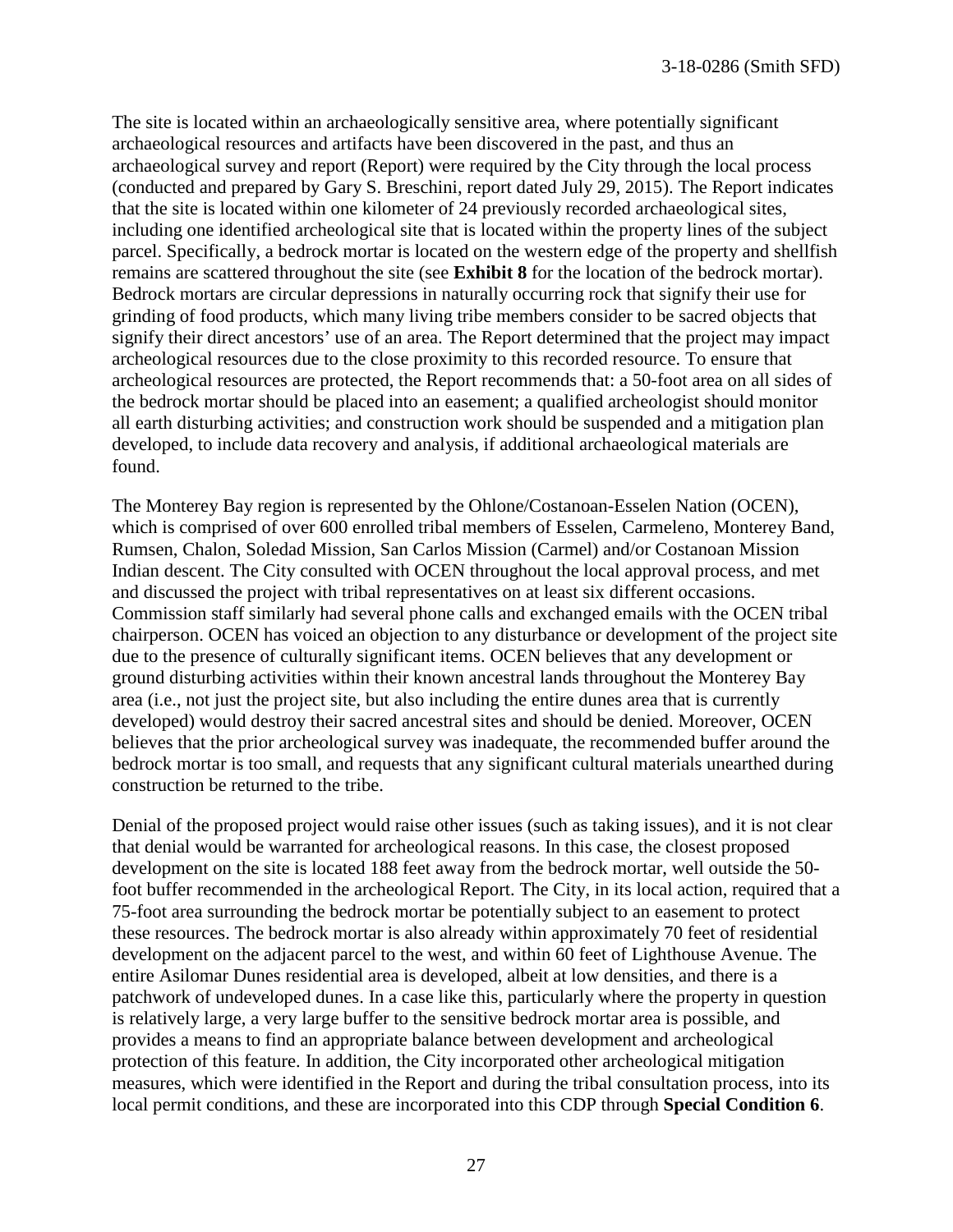These mitigation measures include holding an educational meeting led by a representative of OCEN prior to the commencement of construction activities, having a qualified tribal cultural resources monitor approved by OCEN onsite during earth disturbing activities, and monitoring and data recovery if further cultural resources are discovered. Although the habitat restoration activities described in **Special Condition 3** will occur within the 50-foot buffer recommended in the Report, these restoration efforts do not require excavation and will be monitored by an OCEN representative. The proposed mitigation measures and the structural development buffer are adequate to protect the archeological site during construction.

However, OCEN believes that the prior archeological survey conducted for this project was inadequate because only two auger holes were excavated to determine whether subsurface cultural materials were present. OCEN is concerned that monitoring during construction excavation will be too late to adequately protect potential cultural resources because any such materials may be irreparably damaged as a result of intense excavation activities. To ensure that adequate archeological reconnaissance is completed, **Special Condition 7** requires an OCENapproved archeologist conduct additional subsurface soil samples within the development footprint prior to issuance of the CDP. This condition further requires submission of a CDP amendment application to propose a Supplementary Archeological Mitigation Plan if significant cultural materials are discovered during the additional archeological survey. The plan shall identify, in consultation with OCEN, proposed mitigation measures to protect any significant materials including returning such materials to OCEN, in-situ preservation, recovery and/or relocation/reburial elsewhere on the project site, or project redesign.

The Report further recommends that an easement be placed on the property in order to provide for the long-term protection of the bedrock mortar archeological resource. The City's approval notes that an easement to a third party to protect an area 75 feet around the bedrock mortar *should* be granted, but does not require the Applicant to take affirmative steps to complete the conveyance. Moreover, OCEN states that a 75-foot easement area is inadequate to properly protect this culturally significant area and has requested the area be increased to 150 feet to allow ample space for the tribe to access the bedrock mortar. To ensure that the Applicant offers an easement to adequately protect sensitive archeological resources, **Special Condition 8** requires the Applicant to record an irrevocable offer to dedicate to an acceptable third party an easement over the archeological conservation area, as generally shown in **Exhibit 8**, specifically for the protection and conservation of archeological resources. The archeological conservation casement shall apply to all areas on the Applicant's property that are located within 150 feet of the bedrock mortar generally depicted in **Exhibit 8**. The purpose of the easement is for the protection and conservation of archeological resources, including ceremonial and other passive use by the Ohlone/Costanoan-Esselen Nation. Allowable uses within the easement are native habitat restoration and access for members of OCEN.

As conditioned, the proposed development is consistent with Section 30244 of the Coastal Act and the LUP's archaeological resource policies.

# **F. PUBLIC SERVICES**

#### **Applicable Policies**

With regard to adequate public services, Section 30250(a) of the Coastal Act states: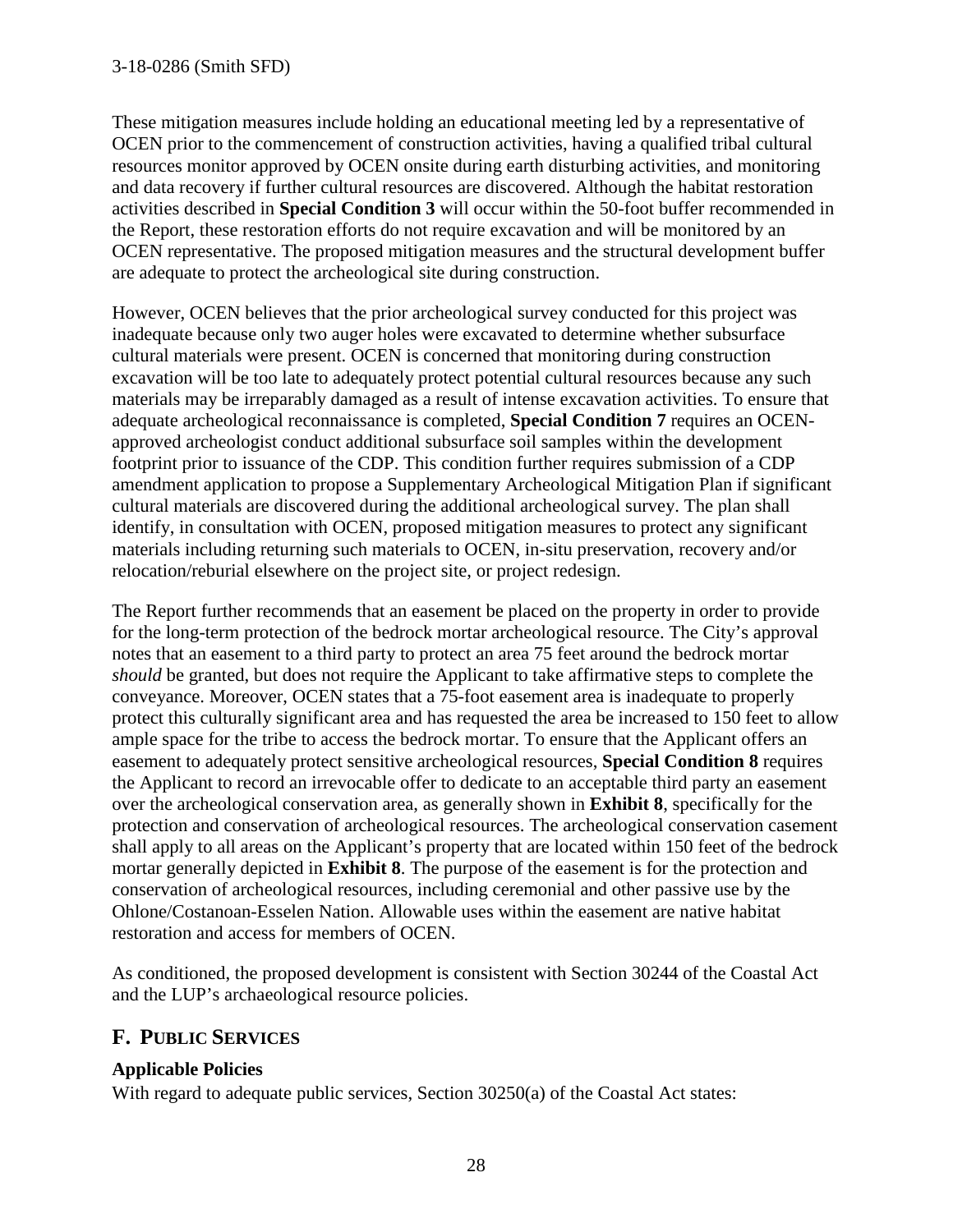*New residential, commercial, or industrial development, except as otherwise provided in this division, shall be located within, contiguous with, or in close proximity to, existing developed areas able to accommodate it or, where such areas are not able to accommodate it, in other areas with adequate public services and where it will not have significant adverse effects, either individually or cumulatively, on coastal resources.* 

The LUP also has policies specific to the availability and allocation of water to serve new development, including:

*LUP Policy 4.1.4.1. When the allocation for a particular planning area is exhausted, no additional development which would increase water use shall be approved in that planning area. Exceptions will be allowed for coastal priority uses when, by transferring water allocations from other coastal zone planning areas, sufficient water can be found to support such development.* 

#### **Consistency Analysis**

A guiding principle of the Coastal Act and the City's LUP is to permit new development only when adequate public services are available, and specifically only when a project's water demand is consistent with available supply. The City receives water services from the California American Water (Cal-Am) Company. The Monterey Peninsula area, including the City, is currently experiencing a severe water shortage. Due to illegal withdrawals from the Carmel River Basin that have adversely impacted the River's habitat, Cal-Am is limited in its ability to provide new water meter connections by a 2009 Cease and Desist Order (CDO) issued by the State Water Resources Control Board (SWRCB). Because the project site is currently vacant and without a water meter, adequate water is not currently available to serve the project and Cal-Am will be unable to provide a new water connection unless and until the alternative water sources that do not adversely impact the Carmel River Basin are secured and the SWRCB lifts the CDO on new water connections.

Therefore, to carry out the Coastal Act and LUP standards above, approval of the development has been conditioned to require the Applicant to show (prior to issuance of the CDP) that the project can be served by an identifiable, adequate, long-term water supply that will not have an adverse effect of coastal resources (**Special Condition 9**). Only with this condition is the project consistent with Coastal Act Section 30250(a) and LUP Policy 4.1.4.1.

# **G. WATER QUALITY/MARINE RESOURCES**

#### **Applicable Policies**

Sections 30230 and 30231 of the Coastal Act state:

*Section 30230. Marine resources shall be maintained, enhanced, and where feasible, restored. Special protection shall be given to areas and species of special biological or economic significance. Uses of the marine environment shall be carried out in a manner that will sustain the biological productivity of coastal waters and that will maintain healthy populations of all species of marine organisms adequate for long-term*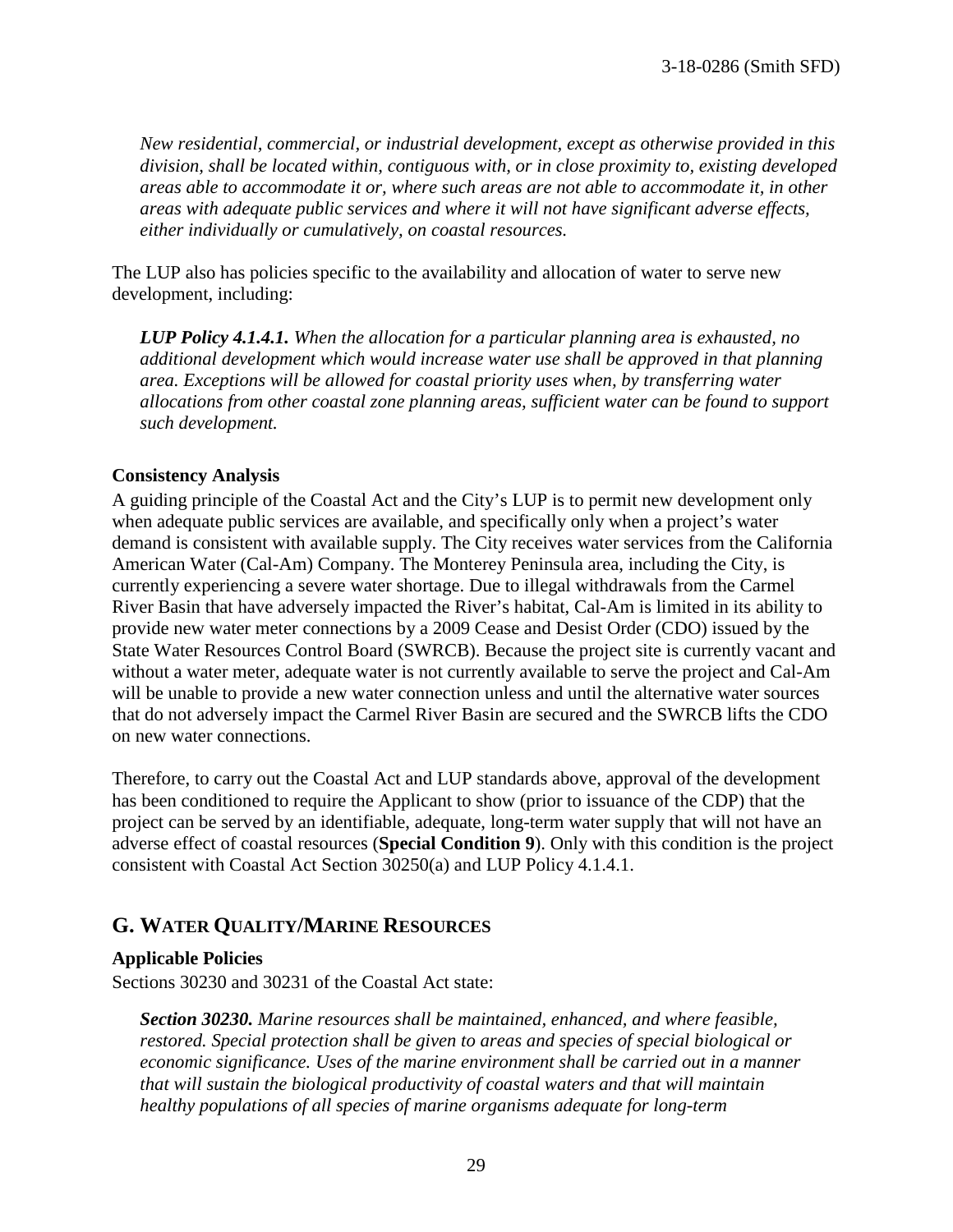*commercial, recreational, scientific, and educational purposes.* 

*Section 30231. The biological productivity and the quality of coastal waters, streams, wetlands, estuaries, and lakes appropriate to maintain optimum populations of marine organisms and for the protection of human health shall be maintained and, where feasible, restored through, among other means, minimizing adverse effects of waste water discharges and entrainment, controlling runoff, preventing depletion of ground water supplies and substantial interference with surface water flow, encouraging waste water reclamation, maintaining natural vegetation buffer areas that protect riparian habitats, and minimizing alteration of natural streams.* 

Similarly, LUP Policy 2.2.5.2 states:

*To reduce the potential for degradation of the ASBS/Marine Gardens, the City shall require, where necessary, drainage plans and erosion, sediment and pollution control measures as conditions of approval of every application for new development.* 

#### **Consistency Analysis and Conclusion**

As recognized by the LUP, the rich and diverse marine habitat along the Pacific Grove Shoreline is an Area of Special Biological Significance (ASBS) designated by the State Water Resources Control Board. The project site is just uphill from these marine habitats. Drainage and stormwater runoff from the site, both during and after construction, have the potential to degrade coastal water quality and diminish biological productivity by contributing sediments and pollutants.

Therefore, to carry out the Coastal Act and LUP requirements above, approval of the development has been conditioned to require drainage and erosion control plans that minimize site disturbance, prevent erosion, contain sediments and pollutants, and that retain, filter, and treat stormwater runoff on site to the maximum degree feasible (**Special Condition 2**). Only with these conditions is the project consistent with Coastal Act Sections 30230 and 30231 and LUP Policy 2.2.5.2.

# **H. LOCAL COASTAL PROGRAMS**

Section 30604(a) of the Coastal Act states:

*Prior to certification of the local coastal program, a coastal development permit shall be issued if the issuing agency, or the commission on appeal, finds that the proposed development is in conformity with Chapter 3 (commencing with Section 30200) and that the permitted development will not prejudice the ability of the local government to prepare a local coastal program that is in conformity with Chapter 3 (commencing with Section 30200). A denial of a coastal development permit on grounds it would prejudice the ability of the local government to prepare a local coastal program that is in conformity with Chapter 3 (commencing with Section 30200) shall be accompanied by a specific finding which sets forth the basis for that conclusion.* 

Although the northern Asilomar Dunes area was originally included in the work program for Monterey County's Del Monte Forest Area LUP (approved with suggested modifications,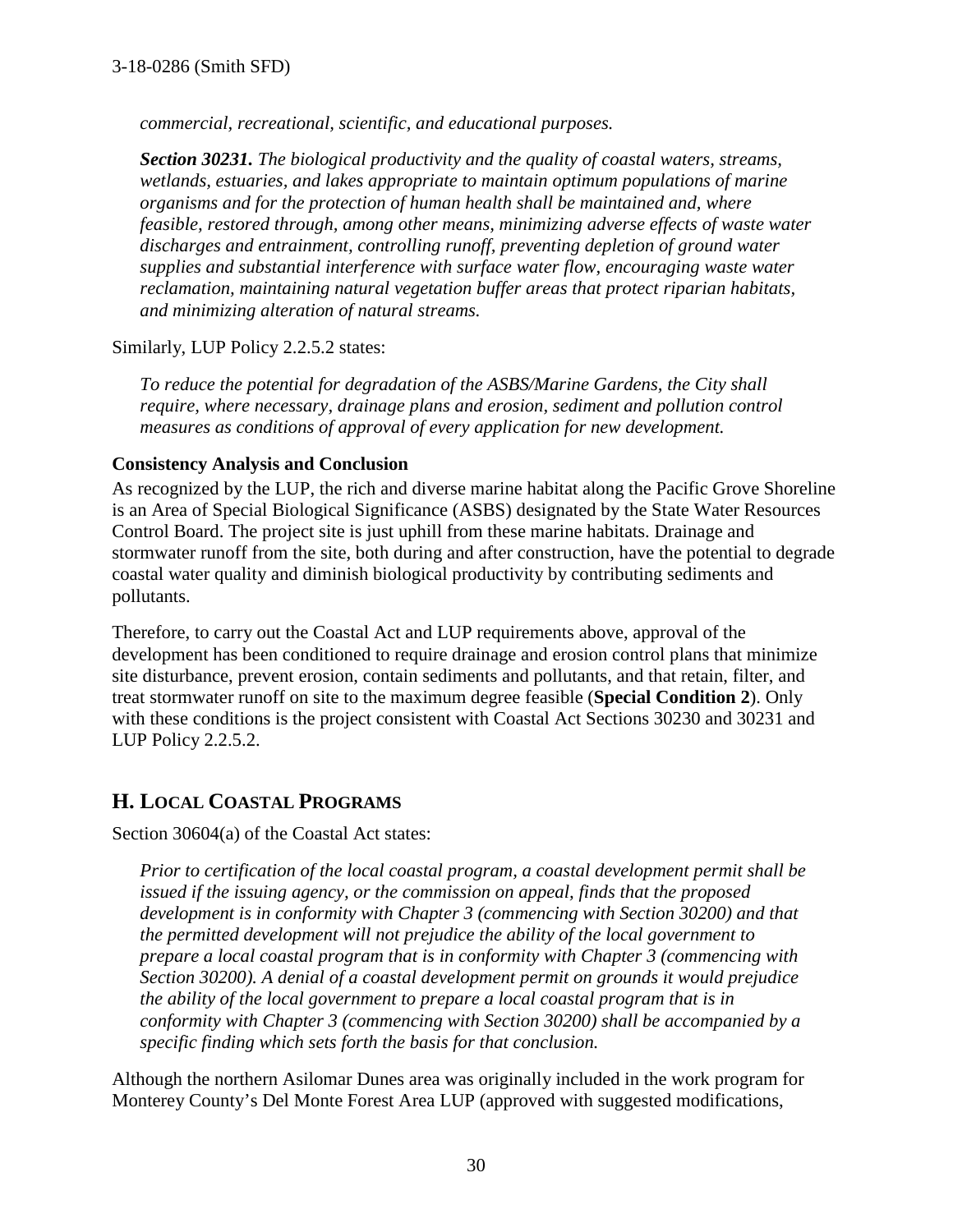September 15, 1983), the area was annexed by the City of Pacific Grove in October 1980, and therefore is subject to the City's LCP process. Exercising its option under Section 30500(a) of the Coastal Act, the City in 1979 requested the Coastal Commission to prepare its Local Coastal Program. However, the draft LCP was rejected by the City in 1981, and the City began its own coastal planning effort. The City's LUP was certified on January 10, 1991, and the City is currently working on both an LUP update and associated implementing ordinances. In the interim, the City has adopted an ordinance that requires that new projects conform to LUP policies. At this time, however, the standard of review for CDPs, pending LCP completion, is conformance with the policies of the Coastal Act.

The LUP contains various policies that are relevant to the resource issues raised by this CDP application, particularly with respect to protection of environmentally sensitive habitat and scenic resources (see previous findings). Additional measures to more clearly articulate coverage and outdoor living space standards in order to address ongoing residential uses within ESHA are currently being discussed by Commission and City staff during the LCP update process. The City's action on the project and this conditioned CDP generally accounts for the existing and proposed LUP policies.

Therefore, as conditioned, the proposed development is consistent with the policies contained in Chapter 3 of the Coastal Act and will not prejudice the ability of the City of Pacific Grove to prepare and implement a complete LCP.

# **I. CALIFORNIA ENVIRONMENTAL QUALITY ACT (CEQA)**

Section 13096 of the California Code of Regulations requires that a specific finding be made in conjunction with coastal development permit applications showing the application to be consistent with any applicable requirements of CEQA. Section 21080.5(d)(2)(A) of CEQA prohibits a proposed development from being approved if there are feasible alternatives or feasible mitigation measures available that would substantially lessen any significant adverse effects which the activity may have on the environment.

On February 27, 2018 the City of Pacific Grove, acting as the lead CEQA agency, completed a mitigated negative declaration for the project that concluded that, with the addition of mitigation measures, the project would not have significant environmental impacts. The mitigation measures, as discussed above, include both long-term and short-term protections for biological resources, cultural resources, and utilities and service systems. The City incorporated said mitigation measures into its February 27, 2018 approval of the project.

The Coastal Commission's review and analysis of land use proposals has been certified by the Secretary of the Natural Resources Agency as being the functional equivalent of environmental review under CEQA. This report has discussed relevant coastal resource issues with the proposal including impacts to environmentally sensitive habitats, visual resources, archeological resources, public services, and water quality; and has recommended appropriate suggested modifications to avoid and/or lessen any potential for adverse impacts to said resources. All above findings are incorporated herein in their entirety by reference.

As such, there are no additional feasible alternatives or feasible mitigation measures available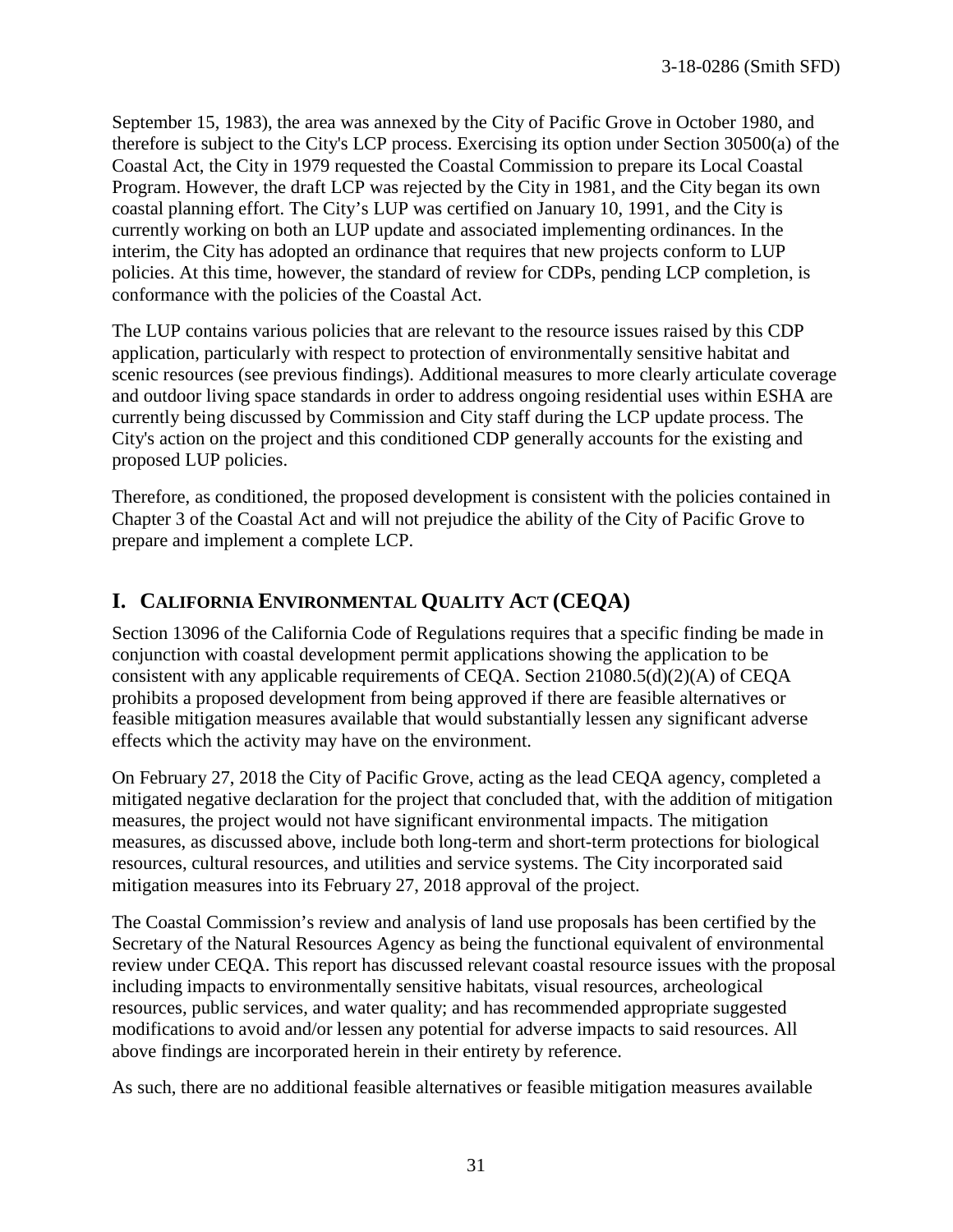that would substantially lessen any significant adverse environmental effects which approval of the proposed project, as modified, would have on the environment within the meaning of CEQA. Thus, if so modified, the proposed project will not result in any significant environmental effects for which feasible mitigation measures have not been employed consistent with CEQA Section 21080.5(d)(2)(A).